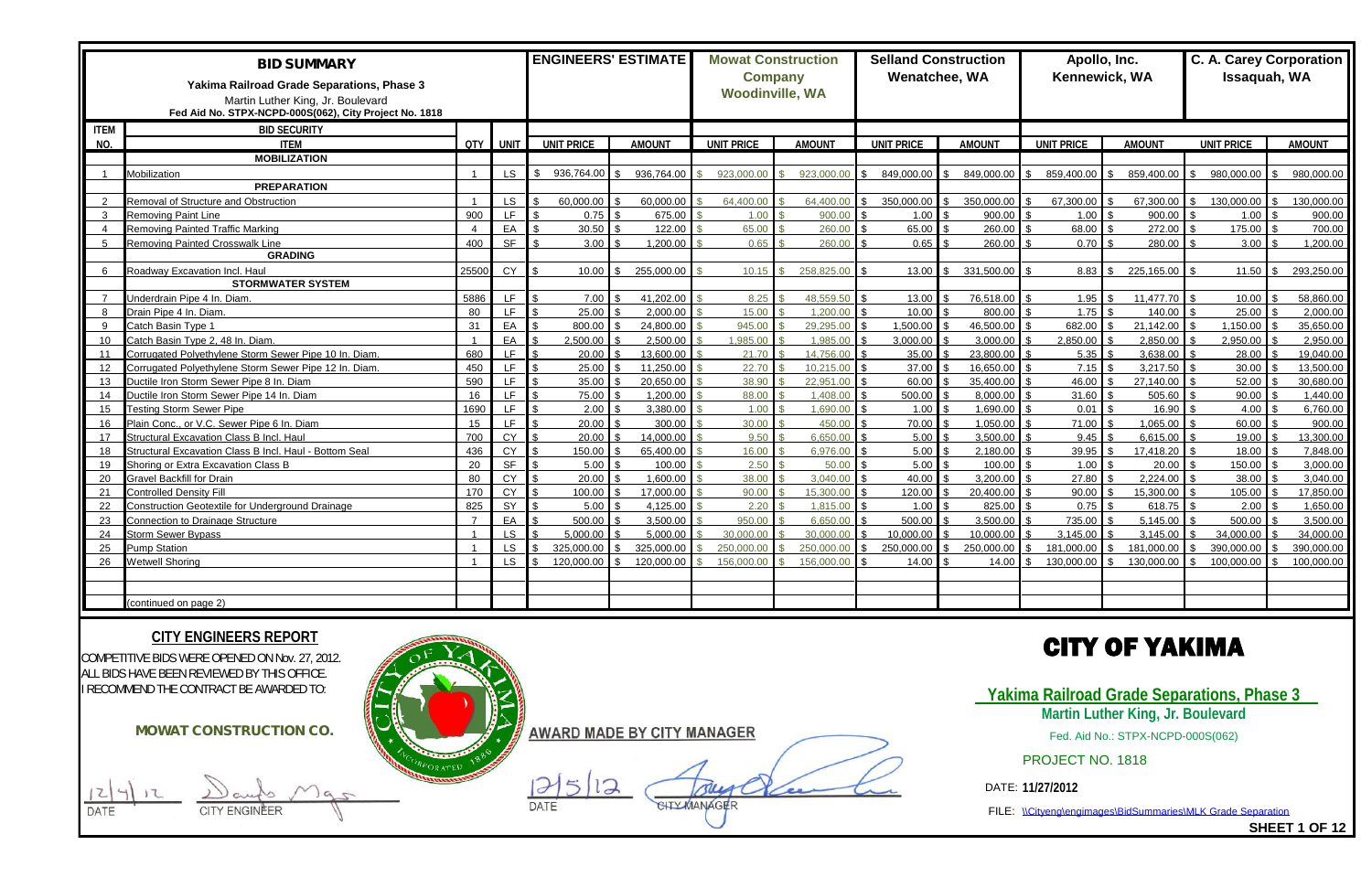|             | <b>BID SUMMARY</b><br>Yakima Railroad Grade Separations, Phase 3<br>Martin Luther King, Jr. Boulevard<br>Fed Aid No. STPX-NCPD-000S(062), City Project No. 1818 |                |           |                   |          | <b>ENGINEERS' ESTIMATE</b> | <b>Mowat Construction</b><br><b>Company</b><br><b>Woodinville, WA</b> |               |                   | <b>Selland Construction</b><br>Wenatchee, WA | Apollo, Inc.<br>Kennewick, WA |               | <b>C. A. Carey Corporation</b><br>Issaquah, WA |                            |
|-------------|-----------------------------------------------------------------------------------------------------------------------------------------------------------------|----------------|-----------|-------------------|----------|----------------------------|-----------------------------------------------------------------------|---------------|-------------------|----------------------------------------------|-------------------------------|---------------|------------------------------------------------|----------------------------|
| <b>ITEM</b> | <b>BID SECURITY</b>                                                                                                                                             |                |           |                   |          |                            |                                                                       |               |                   |                                              |                               |               |                                                |                            |
| NO.         | <b>ITEM</b>                                                                                                                                                     |                | QTY UNIT  | <b>UNIT PRICE</b> |          | <b>AMOUNT</b>              | <b>UNIT PRICE</b>                                                     | <b>AMOUNT</b> | <b>UNIT PRICE</b> | <b>AMOUNT</b>                                | <b>UNIT PRICE</b>             | <b>AMOUNT</b> | <b>UNIT PRICE</b>                              | <b>AMOUNT</b>              |
|             | <b>WATER LINES</b>                                                                                                                                              |                |           |                   |          |                            |                                                                       |               |                   |                                              |                               |               |                                                |                            |
| 27          | Comb. Air Release/Air Vacuum Valve Assembly 2 In.                                                                                                               | $\mathbf{3}$   | EA        | 3,500.00          |          | 10,500.00                  | 5,600.00                                                              | 16,800.00     | 3,000.00          | 9,000.00                                     | $5,035.00$ \$                 | 15,105.00     | 3,500.00                                       | 10,500.00                  |
| 28          | Service Connection 1 1/2 Diam.                                                                                                                                  |                | EA        | 1,700.00          |          | 1.700.00                   | 5.000.00                                                              | 5.000.00      | 2,500.00          | 2,500.00                                     | 3,500.00                      | 3.500.00      | 2,200.00                                       | 2.200.00                   |
| 29          | Ductile Iron Pipe for Water Main 12 In. Diam.                                                                                                                   | 230            | LF        |                   | 75.00    | 17,250.00                  | 135.00                                                                | 31.050.00     | 250.00            | 57,500.00                                    | 154.00                        | 35,420.00     | 190.00                                         | 43.700.00                  |
| 30          | Pipe Insulation                                                                                                                                                 | 40             | LF.       | 100.00            |          | 4,000.00                   | 30.00                                                                 | 1.200.00      | 100.00            | 4,000.00                                     | 95.00                         | 3,800.00      | 100.00                                         | 4.000.00                   |
| 31          | Connection to Existing Water Main 2 In. Temp. Blowoff                                                                                                           | $\mathcal{P}$  | EA        | 2,000.00          |          | 4.000.00                   | .200.00                                                               | 2.400.00      | .500.00           | 3,000.00                                     | 1,820.00                      | 3.640.00      | 2,600.00                                       | 5,200.00                   |
| 32          | Steel Casing 22 In. Diam. For Water Main                                                                                                                        | 115            | LF        | 390.00            |          | 44.850.00                  | 240.00                                                                | 27,600.00     | 500.00            | 57,500.00                                    | 241.00                        | 27.715.00     | 530.00                                         | 60.950.00                  |
| 33          | <b>Heat Tracing System</b>                                                                                                                                      | $\overline{1}$ | <b>LS</b> | 1,000.00          |          | 1,000.00                   | 1,500.00                                                              | 1.500.00      | 3,000.00          | 3,000.00                                     | 2,200.00                      | 2,200.00      | 1,000.00                                       | 1.000.00                   |
| 34          | Galvanic Anode                                                                                                                                                  | $\mathcal{D}$  | EA        | 500.00            |          | 1.000.00                   | 2.000.00                                                              | 4.000.00      | 1,500.00          | 3,000.00                                     | 790.00                        | 1,580.00      | 600.00                                         | 1,200.00                   |
| 35          | Shoring or Extra Excavation Class B                                                                                                                             | 280            | <b>SF</b> |                   | 5.00     | 1.400.00                   | 3.00                                                                  | 840.00        | 1.00              | 280.00                                       | 1.00                          | 280.00        | 10.00                                          | 2,800.00                   |
| 36          | <b>Plugging Existing Pipe</b>                                                                                                                                   | $\mathcal{P}$  | EA        | 250.00            |          | 500.00                     | 250.00                                                                | 500.00        | 150.00            | 300.00                                       | 380.00                        | 760.00        | 250.00                                         | 500.00                     |
|             | <b>Structure (CIP Cantilever Wall/Moment Slab)</b>                                                                                                              |                |           |                   |          |                            |                                                                       |               |                   |                                              |                               |               |                                                |                            |
| 37          | Conc. Class 4000 for Retaining Wall                                                                                                                             | 230            | <b>CY</b> |                   | 510.00   | 117,300.00                 | 400.00                                                                | 92,000.00     | 625.00            | 143,750.00                                   | $450.00$ \$                   | 103,500.00    | 535.00                                         | 123,050.00                 |
| 38          | St. Reinf. Bar for Retaining Wall                                                                                                                               | 23800          | <b>LB</b> |                   | 1.10     | 26,180.00                  | 1.00                                                                  | 23,800.00     | 1.00              | 23,800.00                                    | 0.87                          | 20,706.00     | 1.15                                           | 27,370.00                  |
| 39          | Conc. Class 4000 for Barrier                                                                                                                                    | 110            | <b>CY</b> | 680.00            |          | 74.800.00                  | .500.00                                                               | 165.000.00    | 1.550.00          | 170.500.00                                   | 1.345.00                      | 147.950.00    | 760.00                                         | 83.600.00                  |
| 40          | St. Reinf. Bar for Barrier                                                                                                                                      | 29700          | LB        |                   | 0.90     | 26,730.00                  | 1.00                                                                  | 29,700.00     | 1.00              | 29.700.00                                    | 0.87                          | 25,839.00     | 1.15                                           | 34,155.00                  |
| 41          | Bridge Railing Type BP for Wall Barrier                                                                                                                         | 1490           | LF.       |                   | 75.00    | 111.750.00                 | 60.00                                                                 | 89.400.00     | 60.00             | 89,400.00                                    | 78.00                         | 116.220.00    | 85.00                                          | 126,650.00                 |
| 42          | Conc. Class 4000 for Free-Standing Barrier                                                                                                                      | 14             | <b>CY</b> | 800.00            |          | 11,200.00                  | 1,000.00                                                              | 14,000.00     | 1,350.00          | 18,900.00                                    | 944.00                        | 13,216.00     | 900.00                                         | 12,600.00                  |
| 43          | St. Reinf. Bar for Free-Standing Barrier                                                                                                                        | 3600           | <b>LB</b> |                   | 0.90     | 3,240.00                   | 0.90                                                                  | 3,240.00      | 1.00              | 3,600.00                                     | $0.87$ \$                     | 3,132.00      | 1.00                                           | 3,600.00                   |
| 44          | Conc. Class 4000 for Impact Attenuator Footing                                                                                                                  | $\mathcal{P}$  | <b>CY</b> | 500.00            |          | 1.000.00                   | 500.00                                                                | 1.000.00      | .250.00           | 2,500.00                                     | 360.00                        | 720.00        | 1,025.00                                       | 2,050.00                   |
| 45          | St. Reinf. Bar for Impact Attenuator Footing                                                                                                                    | 200            | <b>LB</b> |                   | 0.90     | 180.00                     | 1.23                                                                  | 246.00        | 1.00              | 200.00                                       | 0.87                          | 174.00        | 2.00                                           | 400.00                     |
| 46          | Single Slope Concrete Barrier                                                                                                                                   | 630            | LF.       |                   | 85.00    | 53,550.00                  | 100.00                                                                | 63.000.00     | 110.00            | 69,300.00                                    | 130.00                        | 81,900.00     | 115.00                                         | 72.450.00                  |
| 47          | Std. Hand Rail Pedestrian Railing                                                                                                                               | 650            | LF.       | 120.00            |          | 78,000.00                  | 107.00                                                                | 69 550 00     | 50.00             | 32,500.00                                    | 115.00                        | 74.750.00     | 125.00                                         | 81.250.00                  |
| 48          | Single Slope Concrete Barrier Transition                                                                                                                        | $\mathcal{P}$  | EA        | 8,000.00          |          | 16.000.00                  | 5.000.00                                                              | 10.000.00     | 10.000.00         | 20.000.00                                    | 4,150.00                      | 8.300.00      | 1,200.00                                       | 2.400.00                   |
|             | (EARTHWORK)                                                                                                                                                     |                |           |                   |          |                            |                                                                       |               |                   |                                              |                               |               |                                                |                            |
| 49          | Structure Excavation Class A Incl. Haul                                                                                                                         | 3200           | CY        |                   | 18.00    | 57.600.00                  | 11.40                                                                 | 36,480.00     | 35.00             | 112,000,00                                   | 13.60                         | 43.520.00     | 13.00                                          | 41.600.00                  |
| 50          | Shoirng or Extra Excavation Class A                                                                                                                             |                | LS.       | 120,000.00        |          | 120,000.00                 | 20.000.00                                                             | 20.000.00     | 5,000.00          | 5,000.00                                     | 48,600.00                     | 48,600.00     | 10,000.00                                      | 10.000.00                  |
| 51          | <b>Gravel Backfill for Wall</b>                                                                                                                                 | 700            | CY        |                   | 30.00    | 21,000.00                  | 31.90                                                                 | 22,330,00     | 40.00             | 28,000.00                                    | 40.40                         | 28,280.00     | 34.00                                          | 23,800.00                  |
|             | (WALL CAP)                                                                                                                                                      |                |           |                   |          |                            |                                                                       |               |                   |                                              |                               |               |                                                |                            |
| 52          | Conc. Class 4000 for Wall Cap                                                                                                                                   | 1670           | <b>CY</b> |                   | 425.00   | 709,750.00                 | 400.00                                                                | 668,000.00    | 550.00            | 918,500.00                                   | $321.00$ \$                   | 536.070.00    | 426.00                                         | 711,420.00                 |
| 53          | St. Reinf. Bar for Wall Cap                                                                                                                                     | 284200         | LB        |                   | $0.80$ S | 227,360.00                 | 1.14                                                                  | 323.988.00    | 1.00              | 284,200.00                                   |                               | 247.254.00    | 1.10                                           | 312,620.00<br>$\mathbf{R}$ |
|             |                                                                                                                                                                 |                |           |                   |          |                            |                                                                       |               |                   |                                              |                               |               |                                                |                            |
|             | (continued on page 3)                                                                                                                                           |                |           |                   |          |                            |                                                                       |               |                   |                                              |                               |               |                                                |                            |





FILE: \\Cityeng\engimages\BidSummaries\MLK Grade Separation

**SHEET 2 OF 12**

Fed. Aid No.: STPX-NCPD-000S(062)

PROJECT NO. 1818

**Martin Luther King, Jr. Boulevard Yakima Railroad Grade Separations, Phase 3**

## **CITY OF YAKIMA**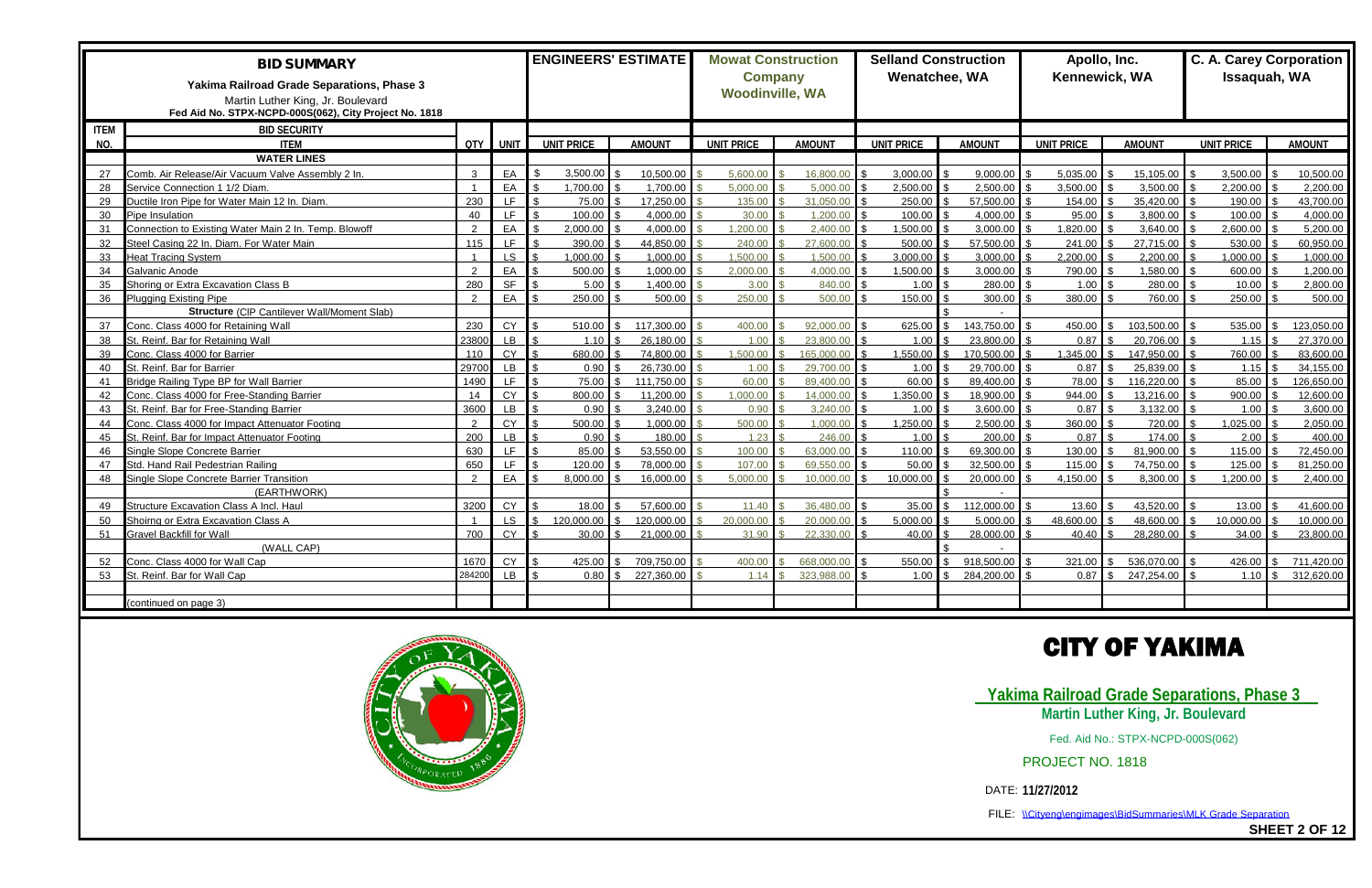|             | <b>BID SUMMARY</b><br>Yakima Railroad Grade Separations, Phase 3<br>Martin Luther King, Jr. Boulevard<br>Fed Aid No. STPX-NCPD-000S(062), City Project No. 1818 |        |            | <b>ENGINEERS' ESTIMATE</b> |               |                   | <b>Mowat Construction</b><br><b>Company</b><br><b>Woodinville, WA</b> |                   | <b>Selland Construction</b><br>Wenatchee, WA | Apollo, Inc.<br>Kennewick, WA |               | Issaquah, WA      | <b>C. A. Carey Corporation</b> |
|-------------|-----------------------------------------------------------------------------------------------------------------------------------------------------------------|--------|------------|----------------------------|---------------|-------------------|-----------------------------------------------------------------------|-------------------|----------------------------------------------|-------------------------------|---------------|-------------------|--------------------------------|
| <b>ITEM</b> | <b>BID SECURITY</b>                                                                                                                                             |        |            |                            |               |                   |                                                                       |                   |                                              |                               |               |                   |                                |
| NO.         | <b>ITEM</b>                                                                                                                                                     |        | QTY I UNIT | <b>UNIT PRICE</b>          | <b>AMOUNT</b> | <b>UNIT PRICE</b> | <b>AMOUNT</b>                                                         | <b>UNIT PRICE</b> | <b>AMOUNT</b>                                | <b>UNIT PRICE</b>             | <b>AMOUNT</b> | <b>UNIT PRICE</b> | <b>AMOUNT</b>                  |
|             | (Soldier Pile Walls)                                                                                                                                            |        |            |                            |               |                   |                                                                       |                   |                                              |                               |               |                   |                                |
| 54          | Shaft - 39 In. Diam.                                                                                                                                            | 660    | LF.        | 250.00                     | 165,000.00    | 319.00            | 210,540.00                                                            | 320.00            | 211,200.00                                   | $264.00$ \$                   | 174,240.00    | 365.00            | 240,900.00                     |
| 55          | Turnishing Soldier Pile - W24X103                                                                                                                               | 660    | LF.        | 110.00                     | 72,600.00     | 57.00             | 37.620.00                                                             | 60.00             | 39,600.00                                    | 71.50                         | 47.190.00     | 66.00             | 43,560.00                      |
| 56          | agging for Underpass Wall                                                                                                                                       | 2630   | <b>SF</b>  | 15.00                      | 39,450.00     | 11.70             | 30.771.00                                                             | 12.00             | 31,560.00                                    | 8.95                          | 23.538.50     | 14.00             | 36,820.00                      |
| 57          | Concrete Fascia Panel                                                                                                                                           | 2630   | <b>SF</b>  | 35.00                      | 92,050.00     | 25.00             | 65,750.00                                                             | 42.00             | 110,460.00                                   | 25.30                         | 66,539.00     | 38.00             | 99,940.00                      |
| 58          | Removing Shaft Obstruction - Soldier Pile                                                                                                                       |        | <b>DOL</b> | 20,000.00                  | 20,000.00     | 20,000.00         | 20,000.00                                                             | 20.000.00         | 20.000.00                                    | 20,000.00                     | 20,000.00     | 20,000.00         | 20,000,00                      |
|             | (BNSF Shoring Wall)                                                                                                                                             |        |            |                            |               |                   |                                                                       |                   |                                              |                               |               |                   |                                |
| 59          | Shaft - 36 In. Diam.                                                                                                                                            | 340    | LF.        | 200.00                     | 68,000.00     | 384.00            | 130,560.00                                                            | 400.00            | ∣ \$∖<br>136,000.00                          | 240.50                        | 81.770.00     | 265.00            | 90,100.00                      |
| 60          | Furnishing Soldier Pile - W21X93                                                                                                                                | 210    | LF.        | 100.00                     | 21,000.00     | 52.40             | 11.004.00                                                             | 55.00             | 11,550.00                                    | 64.70                         | 13,587.00     | 58.00             | 12,180.00                      |
| 61          | urnishing Soldier Pile - W21X55                                                                                                                                 | 130    | LF.        | 65.00                      | 8.450.00      | 31.50             | 4.095.00                                                              | 32.00             | 4.160.00                                     | 44.70                         | 5.811.00      | 58.00             | 7.540.00                       |
| 62          | agging for BNSF Shoring                                                                                                                                         | 650    | <b>SF</b>  | 15.00                      | 9.750.00      | 17.00             | 11.050.00                                                             | 16.00             | 10,400.00                                    | 11.05                         | 7,182.50      | 12.00             | 7,800.00                       |
| 63          | Removing Shaft Obstruction - Shoring Wall                                                                                                                       |        | <b>DOL</b> | 10.000.00                  | 10.000.00     | 10.000.00         | 10.000.00                                                             | 10,000.00         | 10.000.00                                    | 10,000.00                     | 10.000.00     | 10,000.00         | 10.000.00                      |
|             | (Shotcrete Facing)                                                                                                                                              |        |            |                            |               |                   |                                                                       |                   |                                              |                               |               |                   |                                |
| 64          | Shotcrete Facing                                                                                                                                                | 11200  | <b>SF</b>  | 20.00                      | 224,000.00    | 25.00             | 280,000.00                                                            | 23.00             | 257,600.00                                   |                               | 263,200.00    | 23.00             | 257,600.00                     |
| 65          | Prefabricated Drainage Material                                                                                                                                 | 1540   | SY         | 15.00                      | 23,100.00     | 12.00             | 18.480.00                                                             | 17.00             | 26,180.00                                    | 21.90                         | 33,726.00     | 20.00             | 30.800.00                      |
|             | (Secant Pile Wall)                                                                                                                                              |        |            |                            |               |                   |                                                                       |                   |                                              |                               |               |                   |                                |
| 66          | Soil Excavation for Shaft Incl. Haul                                                                                                                            | 3140   | <b>CY</b>  | 130.00                     | 408,200.00    | 267.00            | 838,380.00                                                            | 325.00            | \$1,020,500.00                               | 148.53                        | 466,384.20    | 305.00            | 957,700.00                     |
| 67          | Furnishing and Placing Temp. Casing for 4 Ft. Diam. Shaft                                                                                                       | 6890   | LF.        | 110.00                     | 757.900.00    | 15.00             | 103.350.00                                                            | 16.00             | 110.240.00                                   | 56.80                         | 391.352.00    | 18.00             | 124,020.00                     |
| 68          | Lean Concrete for Shaft                                                                                                                                         | 1440   | CY         | 120.00                     | 172,800.00    | 131.00            | 188,640.00                                                            | 150.00            | 216,000.00<br>$\mathbf{R}$                   | $167.50$ \$                   | 241.200.00    | 145.00            | 208,800.00                     |
| 69          | Conc. Class 4000P for Shaft                                                                                                                                     | 1770   | <b>CY</b>  | 200.00                     | 354,000.00    | 168.00            | 297,360.00                                                            | 150.00            | 265.500.00                                   | 202.63                        | 358,655.10    | 190.00            | 336,300.00                     |
| 70          | St. Reinf. Bar for Shaft                                                                                                                                        | 424000 | <b>LB</b>  | 0.85                       | 360.400.00    | 0.96              | 407.040.00                                                            | 1.00.             | 424,000.00                                   | 0.87                          | 368.880.00    | 1.00              | 424,000.00                     |
| 71          | <b>CSL Access Tube</b>                                                                                                                                          | 15150  | LF.        | 5.00                       | 75,750.00     | 10.00             | 151,500.00                                                            | 7.00              | 106,050.00                                   |                               | 53,025.00     | 7.00              | 106,050.00                     |
| 72          | <b>SL Test</b>                                                                                                                                                  | 162    | EA         | 700.00                     | 113,400.00    | 500.00            | 81,000.00                                                             | 500.00            | 81.000.00                                    | 627.00                        | 101.574.00    | 575.00            | 93,150.00                      |
| 73          | Removing Shaft Obstruction                                                                                                                                      |        | <b>DOL</b> | 100.000.00                 | 100.000.00    | 100.000.00        | 100.000.00                                                            | 100.000.00        | 100.000.00                                   | 100.000.00                    | 100.000.00    | 100.000.00        | 100.000.00                     |
|             | (Bottom Seal)                                                                                                                                                   |        |            |                            |               |                   |                                                                       |                   |                                              |                               |               |                   |                                |
| 74          | <b>Tremie Seal Temporary Bracing</b>                                                                                                                            |        | LS.        | 45,000.00                  | 45.000.00     | 75.000.00         | 75,000.00                                                             | 40,000.00         | 40.000.00                                    | 39,000.00                     | 39,000,00     | 26,000.00         | 26,000.00                      |
| 75          | Fremie Seal Excavation Incl. Haul                                                                                                                               | 3403   | CY         | 15.00                      | 51,045.00     | 10.15             | 34.540.45                                                             | 22.00             | 74,866.00                                    | 10.40                         | 35.391.20     | 13.00             | 44.239.00                      |
| 76          | ean Concrete for Tremie Seal                                                                                                                                    | 3403   | <b>CY</b>  | 180.00                     | 612.540.00    | 125.00            | 425,375.00                                                            | 175.00            | 595,525.00                                   | 110.00                        | 374,330.00    | 130.00            | 442,390.00                     |
| 77          | Drilled Seal                                                                                                                                                    |        | <b>LS</b>  | 2.777.440.00               | 2,777,440.00  | 1 282 000 00      | 1.282.000.00                                                          | \$1,350,000.00    | 1,350,000.00                                 | 2,746,450.00                  | 2,746,450.00  | \$1,600,000.00    | 1.600.000.00                   |
| 78          | Additional Bottom Seal Leak Repair                                                                                                                              |        | <b>DOL</b> | 30,000.00                  | 30,000.00     | 30.000.00         | 30.000.00                                                             | 30,000.00         | 30.000.00                                    | 30,000.00                     | 30,000.00     | 30,000.00         | 30.000.00                      |
|             | (Struts)                                                                                                                                                        |        |            |                            |               |                   |                                                                       |                   |                                              |                               |               |                   |                                |
| 79          | Prestressed Conc. Girder for Struct                                                                                                                             | 290    | LE.        | 600.00                     | 174,000.00    | 770.00            | 223,300.00                                                            | 525.00            | 152,250.00                                   | 635.00                        | 184,150.00    | 640.00            | 185,600.0                      |
|             | (continued on page 4)                                                                                                                                           |        |            |                            |               |                   |                                                                       |                   |                                              |                               |               |                   |                                |





FILE: \\Cityeng\engimages\BidSummaries\MLK Grade Separation

**SHEET 3 OF 12**

## **CITY OF YAKIMA**

**Yakima Railroad Grade Separations, Phase 3 Martin Luther King, Jr. Boulevard**

Fed. Aid No.: STPX-NCPD-000S(062)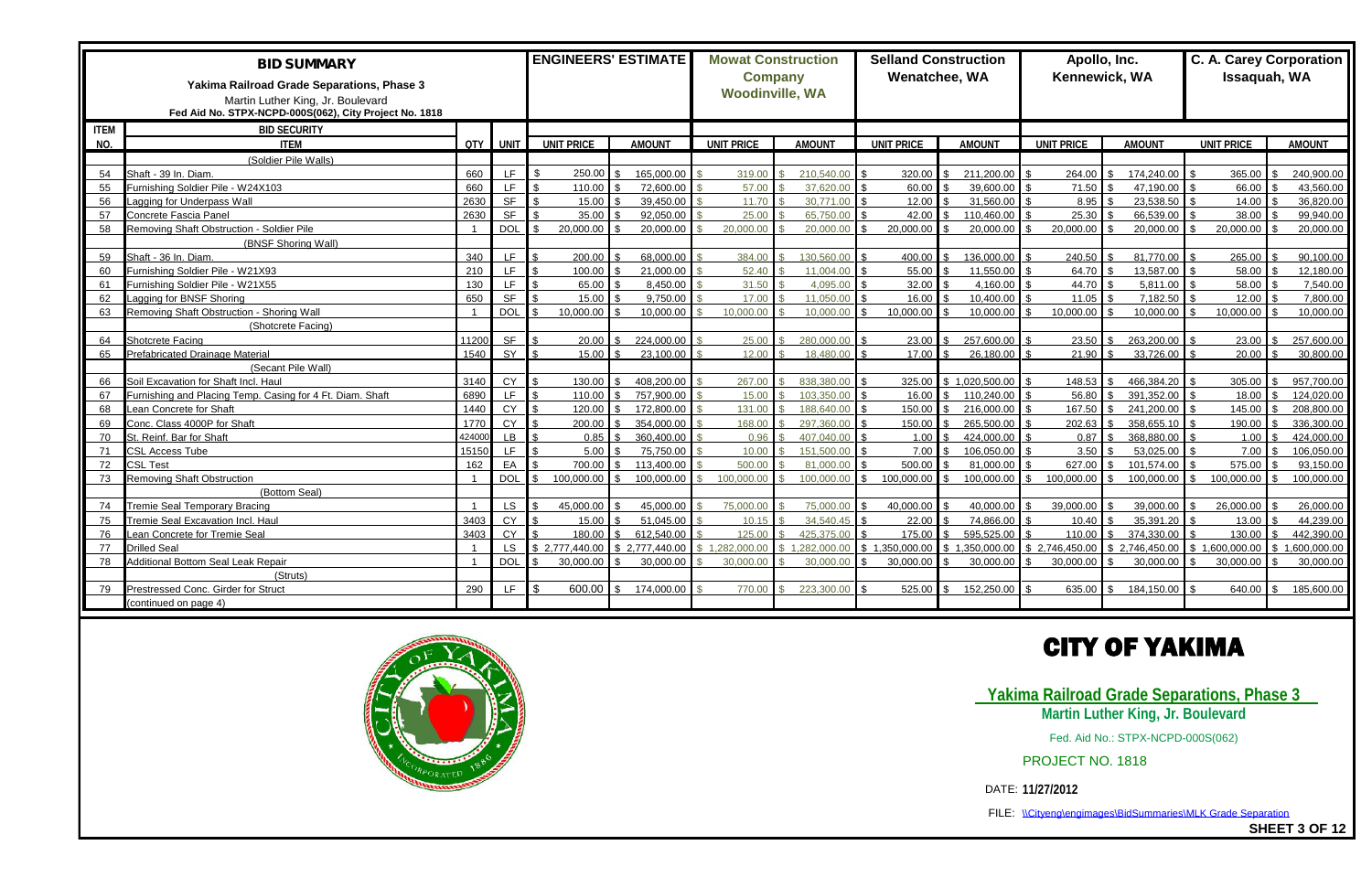|             | <b>BID SUMMARY</b><br>Yakima Railroad Grade Separations, Phase 3<br>Martin Luther King, Jr. Boulevard<br>Fed Aid No. STPX-NCPD-000S(062), City Project No. 1818 |              |              | <b>ENGINEERS' ESTIMATE</b> |          |               | <b>Mowat Construction</b><br><b>Company</b><br><b>Woodinville, WA</b> |               |                   | <b>Selland Construction</b><br>Wenatchee, WA | Apollo, Inc.<br>Kennewick, WA |               | Issaquah, WA      | <b>C. A. Carey Corporation</b> |
|-------------|-----------------------------------------------------------------------------------------------------------------------------------------------------------------|--------------|--------------|----------------------------|----------|---------------|-----------------------------------------------------------------------|---------------|-------------------|----------------------------------------------|-------------------------------|---------------|-------------------|--------------------------------|
| <b>ITEM</b> | <b>BID SECURITY</b>                                                                                                                                             |              |              |                            |          |               |                                                                       |               |                   |                                              |                               |               |                   |                                |
| NO.         | <b>ITEM</b>                                                                                                                                                     |              | $QTY$ $UNIT$ | <b>UNIT PRICE</b>          |          | <b>AMOUNT</b> | <b>UNIT PRICE</b>                                                     | <b>AMOUNT</b> | <b>UNIT PRICE</b> | <b>AMOUNT</b>                                | <b>UNIT PRICE</b>             | <b>AMOUNT</b> | <b>UNIT PRICE</b> | <b>AMOUNT</b>                  |
|             | (Front Street Bridge)                                                                                                                                           |              |              |                            |          |               |                                                                       |               |                   |                                              |                               |               |                   |                                |
| 80          | Superstructure - Front Street Bridge                                                                                                                            |              | <b>LS</b>    | 201,700.00                 |          | 201.700.00    | 300,000,00                                                            | 300.000.00    | 250,000.00        | 250,000.00                                   | 190,000.00                    | 190.000.00    | 260,000.00        | 260,000.00                     |
| 81          | <b>Bridge Approach Slab</b>                                                                                                                                     | 227          | SY           | 250.00                     |          | 56.750.00     | 215.00                                                                | 48.805.00     | 275.00            | 62.425.00                                    | $212.00$ \ \$                 | 48.124.00     | 235.00            | 53,345.00                      |
|             | (BNSF Bridge)                                                                                                                                                   |              |              |                            |          |               |                                                                       |               |                   |                                              |                               |               |                   |                                |
| 82          | Superstructure - BNSF Bridge                                                                                                                                    |              | LS.          | 350.000.00                 |          | 350,000,00    | 400.000.00                                                            | 400.000.00    | 275.00            | 275.00                                       | $315,000.00$ \$               | 315,000.00    | 235,000.00        | 235,000.00                     |
|             | <b>SURFACING</b>                                                                                                                                                |              |              |                            |          |               |                                                                       |               |                   |                                              |                               |               |                   |                                |
| 83          | Permeable Ballast                                                                                                                                               | 1500         | <b>TON</b>   | 25.00                      |          | 37.500.00     | 20.00                                                                 | 30.000.00     | 20.00             | 30,000.00                                    | 24.00                         | 36,000.00     | 36.00             | 54,000.00                      |
| 84          | <b>Crushed Surfacing Base Course</b>                                                                                                                            | 3000         | <b>TON</b>   | 17.00                      |          | 51,000.00     | 18.20                                                                 | 54,600.00     | 22.00             | 66,000.00                                    | $20.15$ \$                    | 60,450.00     | 26.00             | 78,000.00                      |
| 85          | <b>Construction Geotextile for Separation</b>                                                                                                                   | 3600         | SY           | 2.00                       |          | 7,200.00      | 1.60                                                                  | 5.760.00      | 2.00              | 7,200.00                                     | 1.30                          | 4,680.00      | 3.00              | 10,800.00                      |
| 86          | Crushed Surfacing Top Course                                                                                                                                    | 120          | <b>TON</b>   | 18.00                      |          | 2.160.00      | 24.00                                                                 | 2.880.00      | 100.00            | 12.000.00                                    | 20.75                         | 2.490.00      | 29.00             | 3,480.00                       |
|             | <b>HOT MIX ASPHALT PAVEMENT</b>                                                                                                                                 |              |              |                            |          |               |                                                                       |               |                   |                                              |                               |               |                   |                                |
| 87          | <b>Planing Bituminous Pavement</b>                                                                                                                              | 1400         | SY           | 5.00                       |          | 7,000.00      | 3.00                                                                  | 4,200.00      | 5.00              | 7,000.00                                     | $5.45$ \ \ \$                 | 7,630.00      | 8.00              | 11,200.00                      |
| 88          | <b>Slurry Seal</b>                                                                                                                                              |              | <b>LS</b>    | 5,000.00                   |          | 5.000.00      | 15,400.00                                                             | 15,400.00     | 15,000.00         | 15,000.00                                    | 15,000.00                     | 15,000.00     | 29,000.00         | 29,000.00                      |
| 89          | HMA Cl. 1/2 In. PG 64-28                                                                                                                                        | 2450         | <b>TON</b>   | 80.00                      | <b>¢</b> | 196.000.00    | 87.00                                                                 | 213,150.00    | 90.00             | 220,500.00<br>$\mathbb{S}$                   | $91.20$ \$                    | 223,440.00    | 105.00            | 257,250.00<br>¢                |
| 90          | Job Mix Compliance Price Adjustment                                                                                                                             |              | CALC         | (1.00)                     |          | (1.00)        | (1.00)                                                                | (1.00)        | (1.00)            | (1.00)                                       | (1.00)                        | (1.00)        | (1.00)            | (1.00)                         |
| 91          | <b>Compaction Price Adjustment</b>                                                                                                                              |              | CALC         | (1.00)                     |          | (1.00)        | (1.00)                                                                | (1.00)        | (1.00)            | (1.00)                                       | (1.00)                        | (1.00)        | (1.00)            | (1.00)                         |
|             | <b>EROSION CONTROL AND PLANTING</b>                                                                                                                             |              |              |                            |          |               |                                                                       |               |                   |                                              |                               |               |                   |                                |
| 92          | ESC Lead                                                                                                                                                        | 300          | DAY          | 100.00                     |          | 30,000.00     | 25.00                                                                 | 7,500.00      | 1.00              | 300.00                                       | $1.00$ \$                     | 300.00        | 100.00            | 30,000.00                      |
| 93          | <b>Street Cleaning</b>                                                                                                                                          | 300          | <b>HR</b>    | 120.00                     |          | 36,000.00     | 120.00                                                                | 36,000,00     | 100.00            | 30.000.00                                    | 78.00                         | 23,400.00     | 150.00            | 45,000.00                      |
| 94          | Inlet Protection                                                                                                                                                | 20           | EA           | 55.00                      |          | 1.100.00      | 105.00                                                                | 2.100.00      | 20.00             | 400.00                                       | 75.00 \$                      | 1.500.00      | 120.00            | 2,400.00                       |
| 95          | <b>Stabilized Construction Entrance</b>                                                                                                                         | 670          | SY           | 12.00                      |          | 8.040.00      | 14.00                                                                 | 9.380.00      | 10.00             | 6.700.00                                     | 13.25                         | 8.877.50      | 12.00             | 8.040.00                       |
| 96          | Erosion/Water Pollution Control                                                                                                                                 |              | <b>DOL</b>   | 100.000.00                 |          | 100,000.00    | 100.000.00                                                            | 100.000.00    | 100,000.00        | 00.000.00                                    | 100,000.00                    | 100.000.00    | 100,000.00        | 100,000.00                     |
| 97          | <b>SWPPP</b>                                                                                                                                                    |              | <b>LS</b>    | 8,000.00                   |          | 8.000.00      | 5.000.00                                                              | 5.000.00      | 100.00            | 100.00                                       | 1.00                          | 1.00          | 2,000.00          | 2.000.00                       |
| 98          | <b>Dewatering</b>                                                                                                                                               |              | LS.          | 150.000.00                 |          | 150.000.00    | 80.000.00                                                             | 80.000.00     | 50.000.00         | 50.000.00                                    | 30.000.00                     | 30.000.00     | 145.000.00        | 145.000.00                     |
|             | <b>TRAFFIC</b>                                                                                                                                                  |              |              |                            |          |               |                                                                       |               |                   |                                              |                               |               |                   |                                |
| 99          | Cement Conc. Traffic Curb and Gutter                                                                                                                            | 425          | LF.          | 15.00                      |          | 6,375.00      | 19.00                                                                 | 8.075.00      | 22.00             | 9,350.00                                     | 32.50                         | 13,812.50     | 26.00             | 11,050.00                      |
| 100         | Permanent Impact Attenuator                                                                                                                                     |              | EA           | 20,000.00                  |          | 20,000.00     | 15.000.00                                                             | 15,000.00     | 15,000.00         | 15,000.00                                    | 15.650.00                     | 15.650.00     | 5,000.00          | 5.000.00                       |
| 101         | <b>Painted Traffic Arrow</b>                                                                                                                                    | $\mathbf{8}$ | EA           | 50.00                      |          | 400.00        | 55.00                                                                 | 440.00        | 55.00             | 440.00                                       | 58.00                         | 464.00        | 82.00             | 656.00                         |
| 102         | Paint Line                                                                                                                                                      | 3100         | <b>LF</b>    | 0.30                       |          | 930.00        | 0.40                                                                  | 1,240.00      | 0.40              | 1,240.00                                     | 0.40                          | 1,240.00      | 0.40              | 1,240.00                       |
| 103         | Painted Wide Line                                                                                                                                               | 1200         | LF.          | 0.35                       |          | 420.00        | 0.55                                                                  | 00.066        | 0.55              | 660.00                                       | 0.60                          | 720.00        | 0.50              | 600.00                         |
| 104         | Painted Crosswalk Line                                                                                                                                          | 960          | <b>SF</b>    | 3.50                       |          | 3,360.00      | 0.90                                                                  | 864.00        | 0.90              | 864.00                                       | $0.95$ \$                     | 912.00        | 4.00              | 3,840.00                       |
| 105         | Painted Stop Line                                                                                                                                               | 80           | LF.          | 3.00                       |          | 240.00        | 2.10                                                                  | 168.00        | 2.00              | 160.00                                       |                               | 176.00        | 6.00              | 480.00                         |
| 106         | Painted Bicycle Lane Symbol                                                                                                                                     | $6^{\circ}$  | EA           | 600.00                     |          | 3,600.00      | 85.00                                                                 | 510.00        | 85.00             | 510.00                                       | $89.00$ \$                    | 534.00        | 82.00             | 492.00                         |





FILE: \\Cityeng\engimages\BidSummaries\MLK Grade Separation

**SHEET 4 OF 12**

# **CITY OF YAKIMA**

**Yakima Railroad Grade Separations, Phase 3 Martin Luther King, Jr. Boulevard**

Fed. Aid No.: STPX-NCPD-000S(062)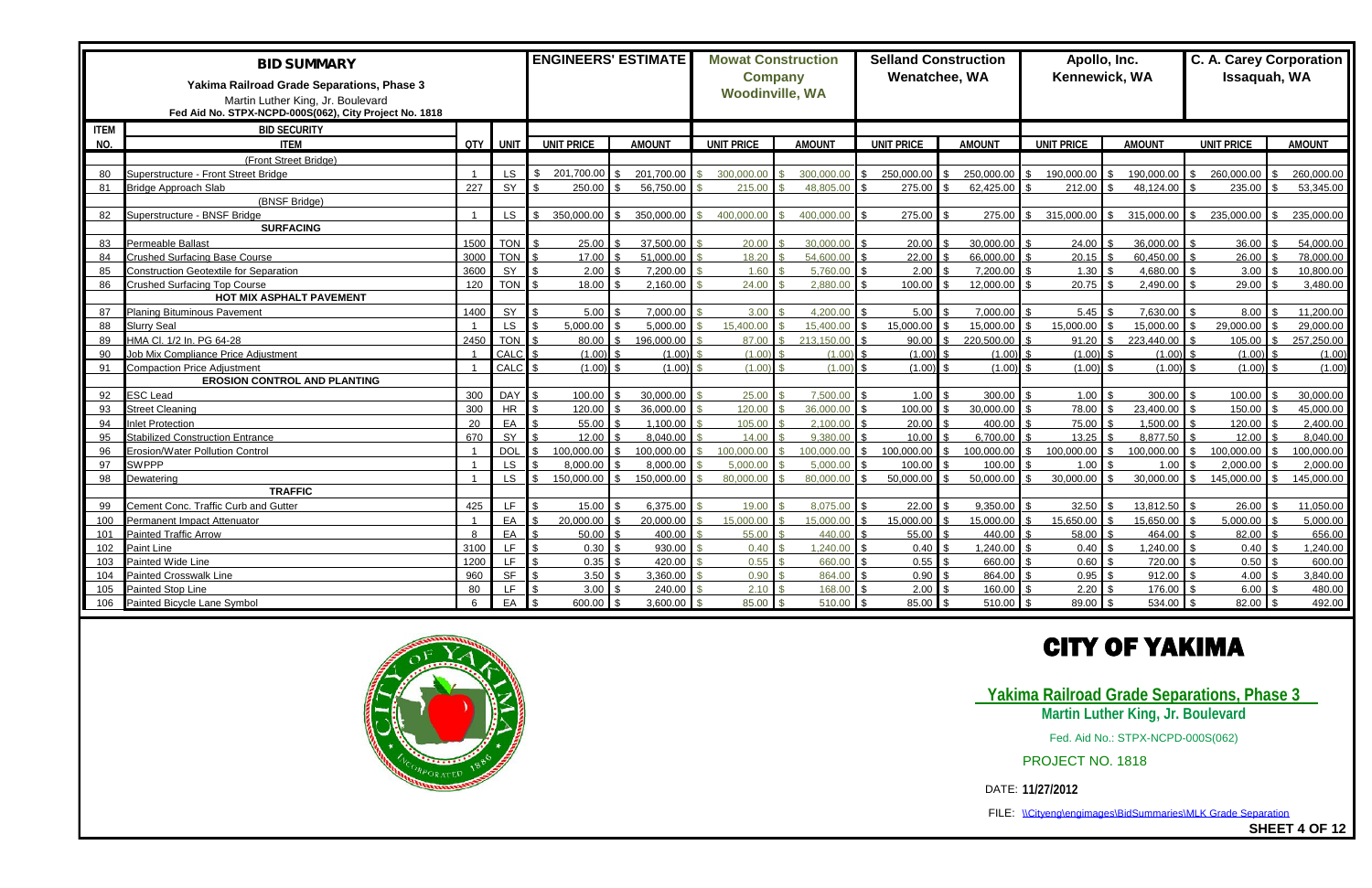|             | <b>BID SUMMARY</b><br>Yakima Railroad Grade Separations, Phase 3<br>Martin Luther King, Jr. Boulevard |                |            | <b>ENGINEERS' ESTIMATE</b> |               | <b>Mowat Construction</b><br><b>Woodinville, WA</b> | <b>Company</b> | <b>Selland Construction</b><br>Wenatchee, WA |               | Apollo, Inc.<br>Kennewick, WA |               | C. A. Carey Corporation<br>Issaquah, WA |               |
|-------------|-------------------------------------------------------------------------------------------------------|----------------|------------|----------------------------|---------------|-----------------------------------------------------|----------------|----------------------------------------------|---------------|-------------------------------|---------------|-----------------------------------------|---------------|
|             | Fed Aid No. STPX-NCPD-000S(062), City Project No. 1818                                                |                |            |                            |               |                                                     |                |                                              |               |                               |               |                                         |               |
| <b>ITEM</b> | <b>BID SECURITY</b>                                                                                   |                |            |                            |               |                                                     |                |                                              |               |                               |               |                                         |               |
| NO.         | <b>ITEM</b>                                                                                           | QTY            | UNT        | <b>UNIT PRICE</b>          | <b>AMOUNT</b> | <b>UNIT PRICE</b>                                   | <b>AMOUNT</b>  | <b>UNIT PRICE</b>                            | <b>AMOUNT</b> | <b>UNIT PRICE</b>             | <b>AMOUNT</b> | <b>UNIT PRICE</b>                       | <b>AMOUNT</b> |
| 107         | Permanent Signing                                                                                     | $\overline{1}$ | LS.        | 20,000.00                  | 20,000.00     | 20,000,00                                           | 20,000,00      | 35,000.00                                    | 35,000.00     | 5,950.00                      | 5.950.00      | 10,000.00                               | 10.000.00     |
| 108         | Misc. Detour Signing Revisions                                                                        | $\overline{1}$ | <b>DOL</b> | 10.000.00                  | 10,000.00     | 10,000.00                                           | 10,000.00      | 10,000.00                                    | 10,000.00     | $10,000.00$ \$                | 10,000.00     | 10,000.00                               | 10,000.00     |
| 109         | <b>Ilumination System Complete</b>                                                                    |                | <b>LS</b>  | 110.000.00                 | 110.000.00    | 49.000.00                                           | 49.000.00      | 50.000.00                                    | 50.000.00     | 52,000.00                     | 52,000.00     | 56,000.00                               | 56,000.00     |
| 110         | Traffic Signal System 1st St. & MLK, Jr. Blvd., Complete                                              |                | <b>LS</b>  | 140.000.00                 | 140.000.00    | 46,000.00                                           | 46.000.00      | 50.000.00                                    | 50.000.00     | 49,000.00                     | 49.000.00     | 53,000.00                               | 53,000.00     |
| 111         | Traffic Signal System 1st Ave. & MLK, Jr. Blvd., Complete                                             | $\overline{1}$ | <b>LS</b>  | 110.000.00                 | 110.000.00    | 46.000.00                                           | 46,000.00      | 48,000.00                                    | 48,000.00     | 48,000.00                     | 48,000.00     | 53,000.00                               | 53,000.00     |
| 112         | Project Temporary Traffic Control                                                                     |                | <b>LS</b>  | 120.000.00                 | 120,000.00    | 50.000.00                                           | 50,000.00      | 20,000.00                                    | 20,000.00     | 72,300.00                     | 72,300.00     | 25,000.00                               | 25,000.00     |
| 113         | Thrie Beam Guardrail                                                                                  |                | LS         | 2.000.00                   | 2,000.00      | 3.610.00                                            | 3.610.00       | 4,000.00                                     | 4,000.00      | 3,800.00                      | 3.800.00      | 4,000.00                                | 4.000.00      |
| 114         | Detour Signing                                                                                        | $\overline{1}$ | <b>LS</b>  | 20,000.00                  | 20,000.00     | 50.000.00                                           | 50,000.00      | 5,000.00                                     | 5,000.00      | 15.800.00 \$                  | 15,800.00     | 20,000.00                               | 20,000.00     |
|             | <b>OTHER ITEMS</b>                                                                                    |                |            |                            |               |                                                     |                |                                              |               |                               |               |                                         |               |
| 115         | Structure Surveying                                                                                   | $\overline{1}$ | LS.        | 40.000.00                  | 40,000.00     | 25,000,00                                           | 25.000.00      | 30.000.00                                    | 30,000.00     | 29,200.00                     | 29,200.00     | 35,000.00                               | 35,000.00     |
| 116         | Roadway Surveying                                                                                     |                | <b>LS</b>  | 30,000.00                  | 30,000.00     | 10,000.00                                           | 10,000.00      | 10,000.00                                    | 10,000.00     | 9,400.00                      | 9,400.00      | 15,000.00                               | 15,000.00     |
| 117         | icensed Surveying                                                                                     |                | <b>DOL</b> | 10.000.00                  | 10,000.00     | 10.000.00                                           | 10.000.00      | 10,000.00                                    | 10,000.00     | 10,000.00                     | 10.000.00     | 10,000.00                               | 10.000.00     |
| 118         | Poured Monument - Front Street Bridge                                                                 |                | EA         | 800.00                     | 800.00        | 200.00                                              | 200.00         | 2,500.00                                     | 2,500.00      | 269.00 \$                     | 269.00        | 2,000.00                                | 2,000.00      |
| 119         | Cement Conc. Sidewalk                                                                                 | 662            | SY         | 30.00                      | 19,860.00     | 29.00                                               | 19,198.00      | 45.00                                        | 29,790.00     | $46.00$ \$                    | 30,452.00     | 42.00                                   | 27,804.00     |
| 120         | Cement Conc. Sidewalk Ramp Type 4a                                                                    | 2              | EA         | 800.00                     | 1.600.00      | 550.00                                              | 1.100.00       | 1.000.00                                     | 2,000.00      | 2.300.00                      | 4.600.00      | 1,000.00                                | 2.000.00      |
| 121         | Cement Conc. Sidewalk Ramp Type 2                                                                     | $\overline{1}$ | EA         | 800.00                     | 800.00        | 550.00                                              | 550.00         | 1.000.00                                     | 1,000.00      | 1,990.00                      | 1,990.00      | 1,000.00                                | 1,000.00      |
| 122         | Cement Conc. Sidewalk Ramp Type 1                                                                     | $\mathbf{3}$   | EA         | 800.00                     | 2,400.00      | 550.00                                              | 1,650.00       | 1,000.00                                     | 3,000.00      | 1,570.00                      | 4,710.00      | 1,000.00                                | 3.000.00      |
| 123         | Commercial Driveway Approach                                                                          |                | EA         | 5,000.00                   | 5,000.00      | 1,215.00                                            | 1,215.00       | 3,000.00                                     | 3,000.00      | 2,200.00                      | 2,200.00      | 1,000.00                                | 1.000.00      |
| 124         | Chain Link Fence Type 1                                                                               | 60             | LF.        | 25.00                      | 1,500.00      | 20.00                                               | 1,200.00       | 20.00                                        | 1,200.00      |                               | 1,272.00      | 25.00                                   | 1,500.00      |
| 125         | End, Gate, Corner and Pull Post for Chain Link Fence                                                  | $\mathcal{L}$  | EA         | 300.00                     | 600.00        | 550.00                                              | 1.100.00       | 550.00                                       | 1.100.00      | 585.00                        | 1.170.00      | 650.00                                  | 1,300.00      |
| 126         | Double 20 Ft. Chain Link Gate                                                                         |                | EA         | 1.600.00                   | 1.600.00      | 700.00                                              | 700.00         | 700.00                                       | 700.00        | 730.00                        | 730.00        | 815.00                                  | 815.00        |
| 127         | Fence Termination                                                                                     | $\overline{1}$ | <b>DOL</b> | 1,500.00                   | 1,500.00      | 1.500.00                                            | 1,500.00       | 1,500.00                                     | 1,500.00      | 1,500.00                      | 1,500.00      | 1,500.00                                | 1,500.00      |
| 128         | Training                                                                                              | 1000           | <b>HR</b>  | 2.00                       | 2,000.00      | 1.00                                                | 1.000.00       | 5.00                                         | 5,000.00      | 1.00                          | 1.000.00      | 3.00                                    | 3.000.00      |
| 129         | <b>Type C Progress Schedule</b>                                                                       |                | LS.        | 30.000.00                  | 30.000.00     | 30.000.00                                           | 30.000.00      | 30.000.00                                    | 30.000.00     | 30.000.00                     | 30.000.00     | 30.000.00                               | 30.000.00     |
| 130         | Schedule Update                                                                                       | 12             | EA         | 1.000.00                   | 12,000.00     | 1.000.00                                            | 12,000.00      | 1.000.00                                     | 12.000.00     | $1.000.00$ \ \$               | 12,000.00     | 1,000.00                                | 12,000.00     |
| 131         | Roadside Cleanup                                                                                      |                | <b>DOL</b> | 40.000.00                  | 40.000.00     | 40.000.00                                           | 40.000.00      | 40.000.00                                    | 40.000.00     | 40.000.00                     | 40.000.00     | 40.000.00                               | 40.000.00     |
| 132         | <b>Field Office Building</b>                                                                          |                | <b>LS</b>  | 20.000.00                  | 20,000.00     | 15,000.00                                           | 15,000.00      | 20.000.00                                    | 20,000.00     | 5,800.00                      | 5,800.00      | 25,000.00                               | 25,000.00     |
| 133         | Minor Change                                                                                          | $\overline{1}$ | <b>DOL</b> | 100,000.00                 | 100,000.00    | 100,000,00                                          | 100,000,00     | 100.000.00                                   | 100,000.00    | 100,000.00                    | 100,000.00    | 100,000.00                              | 100,000.00    |
| 134         | <b>SPCC Plan</b>                                                                                      |                | <b>LS</b>  | 5.000.00                   | 5,000.00      | 500.00                                              | 500.00         | 10.00                                        | 10.00         | 350.00                        | 350.00        | 1,000.00                                | 1.000.00      |
| 135         | Utility Potholing                                                                                     |                | <b>DOL</b> | 15,000.00                  | 15,000.00     | 15,000.00                                           | 15.000.00      | 15.000.00                                    | 15,000.00     | 15,000.00                     | 15.000.00     | 15,000.00                               | 15,000.00     |
|             |                                                                                                       |                |            |                            |               |                                                     |                |                                              |               |                               |               |                                         |               |
|             |                                                                                                       |                |            |                            |               |                                                     |                |                                              |               |                               |               |                                         |               |
|             | continued on page 6)                                                                                  |                |            |                            |               |                                                     |                |                                              |               |                               |               |                                         |               |





FILE: \\Cityeng\engimages\BidSummaries\MLK Grade Separation

**SHEET 5 OF 12**

## **CITY OF YAKIMA**

### **Yakima Railroad Grade Separations, Phase 3 Martin Luther King, Jr. Boulevard**

Fed. Aid No.: STPX-NCPD-000S(062)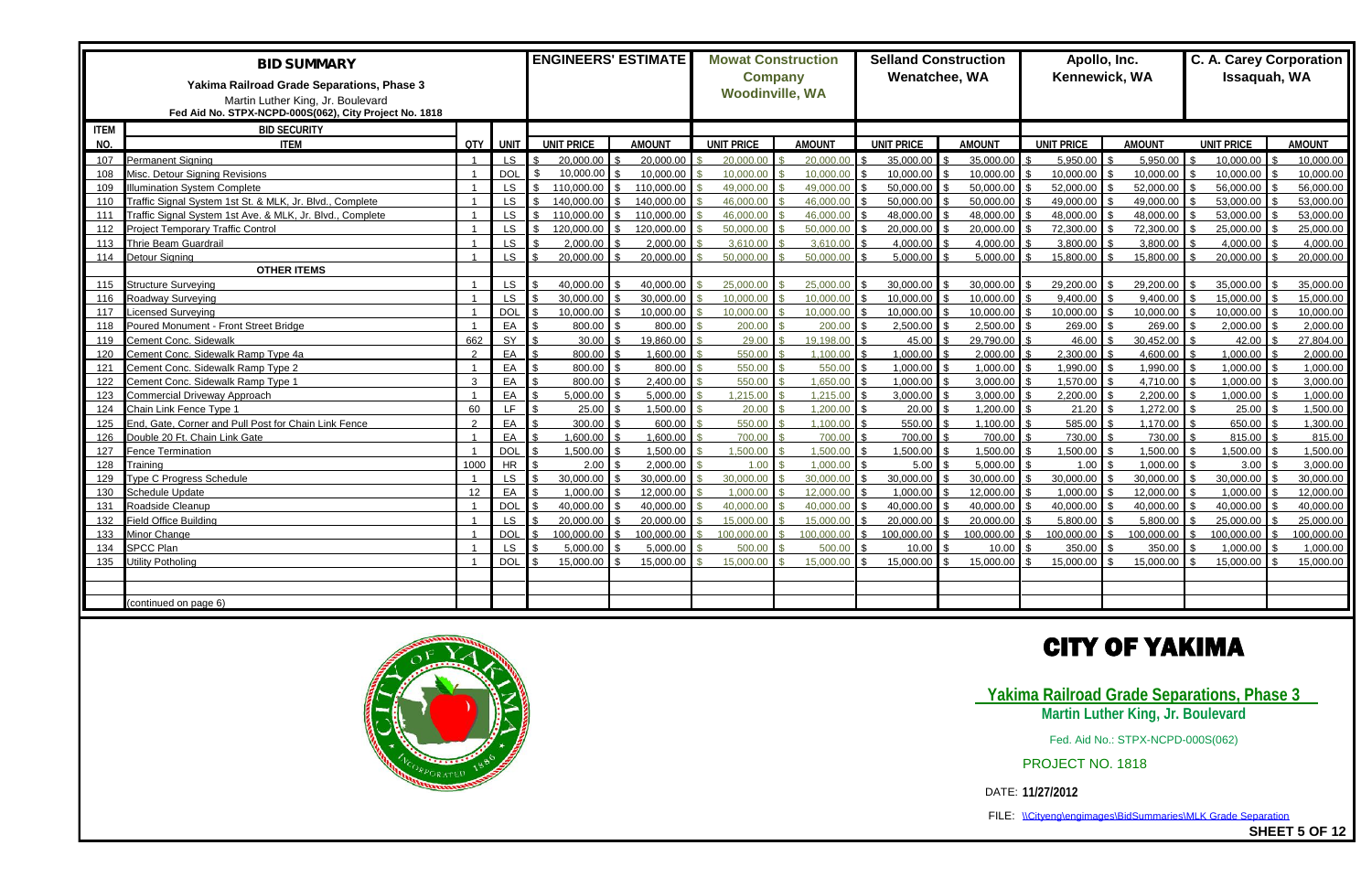FILE: \\Cityeng\engimages\BidSummaries\MLK Grade Separation

|                    | <b>BID SUMMARY</b><br>Yakima Railroad Grade Separations, Phase 3<br>Martin Luther King, Jr. Boulevard<br>Fed Aid No. STPX-NCPD-000S(062), City Project No. 1818 |                |         |                   | <b>ENGINEERS' ESTIMATE</b> |                   | <b>Mowat Construction</b><br><b>Company</b><br><b>Woodinville, WA</b> |                   | <b>Selland Construction</b><br>Wenatchee, WA |                                 | Apollo, Inc. Kennewick,<br><b>WA</b> | <b>C. A. Carey Corporation</b><br>Issaquah, WA |                 |
|--------------------|-----------------------------------------------------------------------------------------------------------------------------------------------------------------|----------------|---------|-------------------|----------------------------|-------------------|-----------------------------------------------------------------------|-------------------|----------------------------------------------|---------------------------------|--------------------------------------|------------------------------------------------|-----------------|
| <b>ITEM</b><br>NO. | <b>BID SECURITY</b><br><b>ITEM</b>                                                                                                                              |                | QTY UNT | <b>UNIT PRICE</b> | <b>AMOUNT</b>              | <b>UNIT PRICE</b> | <b>AMOUNT</b>                                                         | <b>UNIT PRICE</b> | <b>AMOUNT</b>                                | <b>UNIT PRICE</b>               | <b>AMOUNT</b>                        | <b>UNIT PRICE</b>                              | <b>AMOUNT</b>   |
| 136                | <b>Fiber Optic Beam</b>                                                                                                                                         | $\overline{1}$ | LS      | 30,000.00         | 30,000.00                  | 25,000.00         | 25,000.00                                                             | 20,000.00         | 20,000.00                                    | 23,500.00                       | 23,500.00                            | 21,000.00                                      | 21,000.00       |
| 137                | Utility Conduit Installation - City of Yakima                                                                                                                   | $\overline{1}$ | LS.     | 30,000.00         | 30,000.00                  | 24,000.00         | 24,000.00                                                             | 25,000.00         | 25,000.00                                    | 25,000.00                       | 25,000.00                            | 28,000.00<br>Ι¢                                | 28,000.00       |
|                    | 138 Utility Conduit Installation - PP&L                                                                                                                         | -1             | LS.     | 60,000.00         | 60,000.00                  | 36,000.00         | 36,000.00                                                             | 38,000.00         | 38,000.00                                    | 38,000.00<br>$\hat{\mathbf{r}}$ | 38,000.00                            | 42,000.00                                      | 42,000.00       |
|                    |                                                                                                                                                                 |                |         |                   |                            |                   |                                                                       |                   |                                              |                                 |                                      |                                                |                 |
|                    |                                                                                                                                                                 |                |         |                   |                            |                   |                                                                       |                   |                                              |                                 |                                      |                                                |                 |
|                    |                                                                                                                                                                 |                |         |                   |                            |                   |                                                                       |                   |                                              |                                 |                                      |                                                |                 |
|                    |                                                                                                                                                                 |                |         |                   |                            |                   |                                                                       |                   |                                              |                                 |                                      |                                                |                 |
|                    |                                                                                                                                                                 |                |         |                   |                            |                   |                                                                       |                   |                                              |                                 |                                      |                                                |                 |
|                    |                                                                                                                                                                 |                |         |                   |                            |                   |                                                                       |                   |                                              |                                 |                                      |                                                |                 |
|                    |                                                                                                                                                                 |                |         |                   |                            |                   |                                                                       |                   |                                              |                                 |                                      |                                                |                 |
|                    |                                                                                                                                                                 |                |         |                   |                            |                   |                                                                       |                   |                                              |                                 |                                      |                                                |                 |
|                    |                                                                                                                                                                 |                |         |                   |                            |                   |                                                                       |                   |                                              |                                 |                                      |                                                |                 |
|                    |                                                                                                                                                                 |                |         |                   |                            |                   |                                                                       |                   |                                              |                                 |                                      |                                                |                 |
|                    |                                                                                                                                                                 |                |         |                   |                            |                   |                                                                       |                   |                                              |                                 |                                      |                                                |                 |
|                    |                                                                                                                                                                 |                |         |                   |                            |                   |                                                                       |                   |                                              |                                 |                                      |                                                |                 |
|                    |                                                                                                                                                                 |                |         |                   |                            |                   |                                                                       |                   |                                              |                                 |                                      |                                                |                 |
|                    |                                                                                                                                                                 |                |         |                   |                            |                   |                                                                       |                   |                                              |                                 |                                      |                                                |                 |
|                    |                                                                                                                                                                 |                |         |                   |                            |                   |                                                                       |                   |                                              |                                 |                                      |                                                |                 |
|                    |                                                                                                                                                                 |                |         |                   |                            |                   |                                                                       |                   |                                              |                                 |                                      |                                                |                 |
|                    |                                                                                                                                                                 |                |         |                   |                            |                   |                                                                       |                   |                                              |                                 |                                      |                                                |                 |
|                    |                                                                                                                                                                 |                |         |                   |                            |                   |                                                                       |                   |                                              |                                 |                                      |                                                |                 |
|                    |                                                                                                                                                                 |                |         |                   |                            |                   |                                                                       |                   |                                              |                                 |                                      |                                                |                 |
|                    |                                                                                                                                                                 |                |         |                   |                            |                   |                                                                       |                   |                                              |                                 |                                      |                                                |                 |
|                    |                                                                                                                                                                 |                |         |                   |                            |                   |                                                                       |                   |                                              |                                 |                                      |                                                |                 |
|                    |                                                                                                                                                                 |                |         |                   |                            |                   |                                                                       |                   |                                              |                                 |                                      |                                                |                 |
|                    |                                                                                                                                                                 |                |         |                   |                            |                   |                                                                       |                   |                                              |                                 |                                      |                                                |                 |
|                    |                                                                                                                                                                 |                |         |                   |                            |                   |                                                                       |                   |                                              |                                 |                                      |                                                |                 |
|                    |                                                                                                                                                                 |                |         |                   |                            |                   |                                                                       |                   |                                              |                                 |                                      |                                                |                 |
|                    |                                                                                                                                                                 |                |         |                   |                            |                   |                                                                       |                   |                                              |                                 |                                      |                                                |                 |
|                    |                                                                                                                                                                 |                |         |                   |                            |                   |                                                                       |                   |                                              |                                 |                                      |                                                |                 |
|                    | <b>TOTAL:</b>                                                                                                                                                   |                |         |                   | \$12,732,516.00            |                   | \$10,634,867.95                                                       |                   | \$11,074,540.00                              |                                 | \$11,162,694.15                      |                                                | \$11,486,362.00 |
|                    |                                                                                                                                                                 |                |         |                   |                            |                   |                                                                       |                   |                                              |                                 |                                      |                                                |                 |



**SHEET 6 OF 12**

## **CITY OF YAKIMA**

**Yakima Railroad Grade Separations, Phase 3 Martin Luther King, Jr. Boulevard**

Fed. Aid No.: STPX-NCPD-000S(062)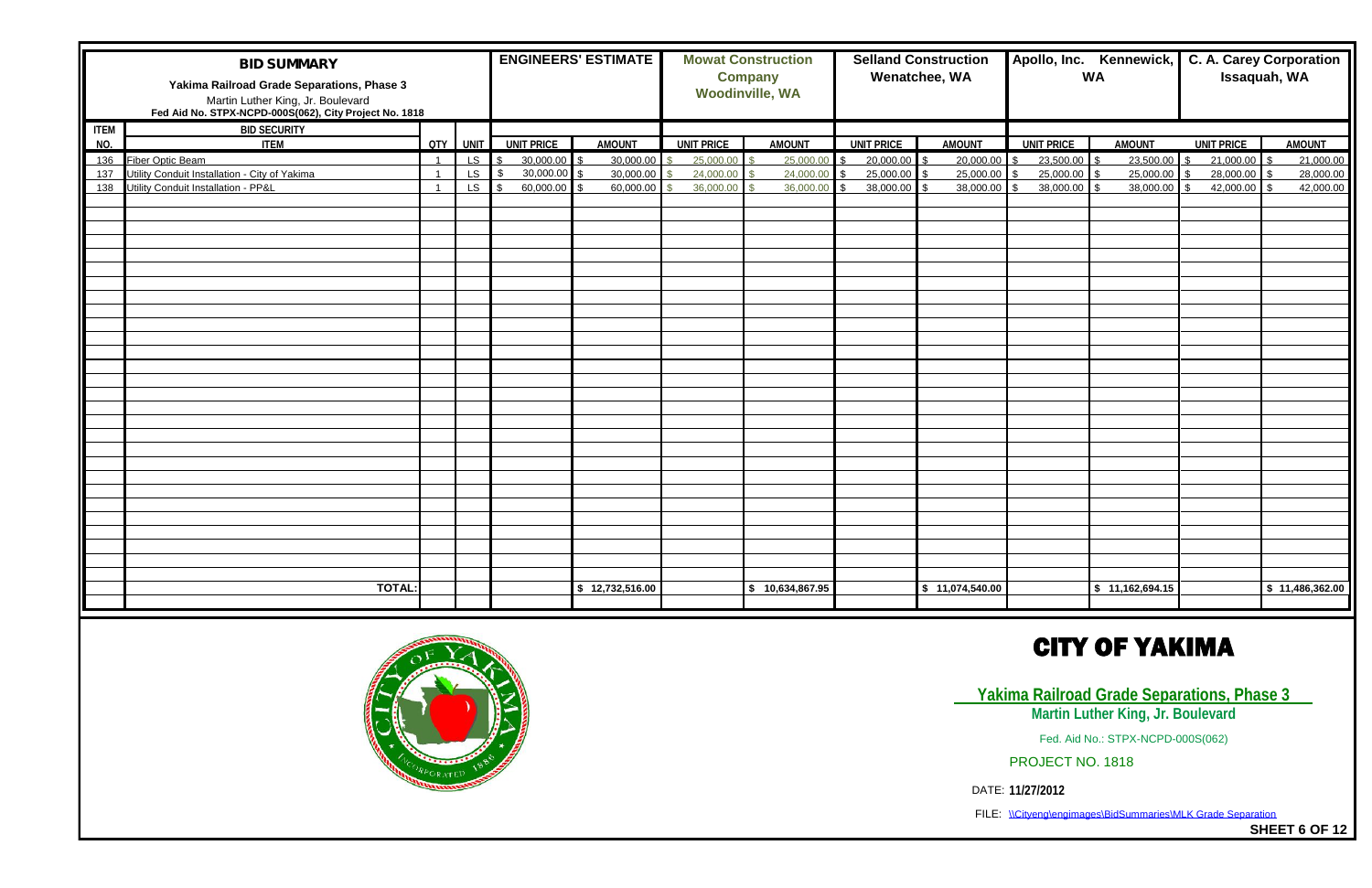|                | <b>BID SUMMARY</b><br>Yakima Railroad Grade Separations, Phase 3                            |                |            | <b>Rotschy Inc.</b><br>Vancouver, WA |                           | Tapani, Inc.<br><b>Battle Ground, WA</b>                       |               |                   |               |                   |               |                   |               |
|----------------|---------------------------------------------------------------------------------------------|----------------|------------|--------------------------------------|---------------------------|----------------------------------------------------------------|---------------|-------------------|---------------|-------------------|---------------|-------------------|---------------|
|                | Martin Luther King, Jr. Boulevard<br>Fed Aid No. STPX-NCPD-000S(062), City Project No. 1818 |                |            |                                      |                           |                                                                |               |                   |               |                   |               |                   |               |
| <b>ITEM</b>    | <b>BID SECURITY</b>                                                                         |                |            |                                      |                           |                                                                |               |                   |               |                   |               |                   |               |
| NO.            | <b>ITEM</b>                                                                                 |                | QTY I UNIT | <b>UNIT PRICE</b>                    | <b>AMOUNT</b>             | <b>UNIT PRICE</b>                                              | <b>AMOUNT</b> | <b>UNIT PRICE</b> | <b>AMOUNT</b> | <b>UNIT PRICE</b> | <b>AMOUNT</b> | <b>UNIT PRICE</b> | <b>AMOUNT</b> |
|                | <b>MOBILIZATION</b>                                                                         |                |            |                                      |                           |                                                                |               |                   |               |                   |               |                   |               |
| $\overline{1}$ | Mobilization                                                                                |                |            |                                      |                           | LS \$1,153,600.00 \$1,153,600.00 \$1,250,000.00 \$1,250,000.00 |               |                   |               |                   |               |                   |               |
|                | <b>PREPARATION</b>                                                                          |                |            |                                      |                           |                                                                |               |                   |               |                   |               |                   |               |
| $\overline{2}$ | Removal of Structure and Obstruction                                                        |                | LS.        | 125,000.00                           | 125,000.00                | 40,000.00                                                      | 40,000.00     |                   |               |                   |               |                   |               |
| $\mathbf{3}$   | <b>Removing Paint Line</b>                                                                  | 900            | LF.        | 1.50                                 | 1,350.00                  | 0.96                                                           | 864.00        |                   |               |                   |               |                   |               |
| $\overline{4}$ | <b>Removing Painted Traffic Marking</b>                                                     |                | EA         | 75.00                                | 300.00                    | 56.50                                                          | 226.00        |                   |               |                   |               |                   |               |
| -5             | Removing Painted Crosswalk Line                                                             | 400            | <b>SF</b>  | 0.75                                 | 300.00                    | 3.70                                                           | 1,480.00      |                   |               |                   |               |                   |               |
|                | <b>GRADING</b>                                                                              |                |            |                                      |                           |                                                                |               |                   |               |                   |               |                   |               |
| 6              | Roadway Excavation Incl. Haul                                                               | 25500          | <b>CY</b>  | 15.00                                | 382,500.00<br>¢           | 10.00                                                          | 255,000.00    |                   |               |                   |               |                   |               |
|                | <b>STORMWATER SYSTEM</b>                                                                    |                |            |                                      |                           |                                                                |               |                   |               |                   |               |                   |               |
| $\overline{7}$ | Underdrain Pipe 4 In. Diam.                                                                 | 5886           | LF.        | 13.40                                | 78,872.40 \$              | 4.60                                                           | 27,075.60     |                   |               |                   |               |                   |               |
| 8              | Drain Pipe 4 In. Diam.                                                                      | 80             | LF.        | 16.00                                | 1,280.00                  | 100.00                                                         | 8,000.00      |                   |               |                   |               |                   |               |
| 9              | Catch Basin Type 1                                                                          | 31             | EA         | 1,360.00                             | 42,160.00<br>$\mathbb{R}$ | 1,200.00                                                       | 37,200.00     |                   |               |                   |               |                   |               |
| 10             | Catch Basin Type 2, 48 In. Diam.                                                            |                | EA         | 2,150.00                             | 2,150.00                  | 2,500.00                                                       | 2,500.00      |                   |               |                   |               |                   |               |
| 11             | Corrugated Polyethylene Storm Sewer Pipe 10 In. Diam.                                       | 680            | LF.        | 42.00                                | 28,560.00                 | 31.00                                                          | 21.080.00     |                   |               |                   |               |                   |               |
| 12             | Corrugated Polyethylene Storm Sewer Pipe 12 In. Diam.                                       | 450            | LF.        | 44.00                                | 19,800.00                 | 66.00                                                          | 29,700.00     |                   |               |                   |               |                   |               |
| 13             | Ductile Iron Storm Sewer Pipe 8 In. Diam                                                    | 590            | LF.        | 60.00                                | 35,400.00                 | 47.00                                                          | 27,730.00     |                   |               |                   |               |                   |               |
| 14             | Ductile Iron Storm Sewer Pipe 14 In. Diam                                                   | 16             | <b>LF</b>  | 450.00                               | 7,200.00                  | 584.00                                                         | 9,344.00      |                   |               |                   |               |                   |               |
| 15             | <b>Testing Storm Sewer Pipe</b>                                                             | 1690           | LF.        | 2.00                                 | 3,380.00                  | 1.90                                                           | 3,211.00      |                   |               |                   |               |                   |               |
| 16             | Plain Conc., or V.C. Sewer Pipe 6 In. Diam                                                  | 15             | LF.        | 130.00                               | 1,950.00                  | 260.00                                                         | 3.900.00      |                   |               |                   |               |                   |               |
| 17             | Structural Excavation Class B Incl. Haul                                                    | 700            | CY         | 3.00                                 | 2,100.00                  | 5.85                                                           | 4,095.00      |                   |               |                   |               |                   |               |
| 18             | Structural Excavation Class B Incl. Haul - Bottom Seal                                      | 436            | <b>CY</b>  | 3.00                                 | 1,308.00                  | 6.55                                                           | 2,855.80      |                   |               |                   |               |                   |               |
| 19             | Shoring or Extra Excavation Class B                                                         | 20             | <b>SF</b>  | 5.00                                 | 100.00                    | 141.00                                                         | 2,820.00      |                   |               |                   |               |                   |               |
| 20             | <b>Gravel Backfill for Drain</b>                                                            | 80             | CY         | 35.00                                | 2,800.00                  | 32.00                                                          | 2,560.00      |                   |               |                   |               |                   |               |
| 21             | <b>Controlled Density Fill</b>                                                              | 170            | CY         | 122.00                               | 20,740.00                 | 123.00                                                         | 20,910.00     |                   |               |                   |               |                   |               |
| 22             | Construction Geotextile for Underground Drainage                                            | 825            | SY         | 1.00                                 | 825.00                    | 1.10                                                           | 907.50        |                   |               |                   |               |                   |               |
| 23             | <b>Connection to Drainage Structure</b>                                                     | $\overline{7}$ | EA         | 600.00                               | 4,200.00                  | 600.00                                                         | 4,200.00      |                   |               |                   |               |                   |               |
| 24             | <b>Storm Sewer Bypass</b>                                                                   |                | <b>LS</b>  | 15,000.00                            | 15,000.00                 | 13,300.00                                                      | 13.300.00     |                   |               |                   |               |                   |               |
| 25             | <b>Pump Station</b>                                                                         |                | LS         | 235,000.00                           | 235,000.00                | 250,000.00<br>¢                                                | 250,000.00    |                   |               |                   |               |                   |               |
| 26             | <b>Wetwell Shoring</b>                                                                      |                | <b>LS</b>  | 56,000,00                            | 56.000.00                 | 500.00                                                         | 500.00        |                   |               |                   |               |                   |               |
|                |                                                                                             |                |            |                                      |                           |                                                                |               |                   |               |                   |               |                   |               |
|                |                                                                                             |                |            |                                      |                           |                                                                |               |                   |               |                   |               |                   |               |
|                | continued on page 2)                                                                        |                |            |                                      |                           |                                                                |               |                   |               |                   |               |                   |               |





FILE: \\Cityeng\engimages\BidSummaries\MLK Grade Separation

**SHEET 7 OF 12**

## **CITY OF YAKIMA**

### **Yakima Railroad Grade Separations, Phase 3 Martin Luther King, Jr. Boulevard**

Fed. Aid No.: STPX-NCPD-000S(062)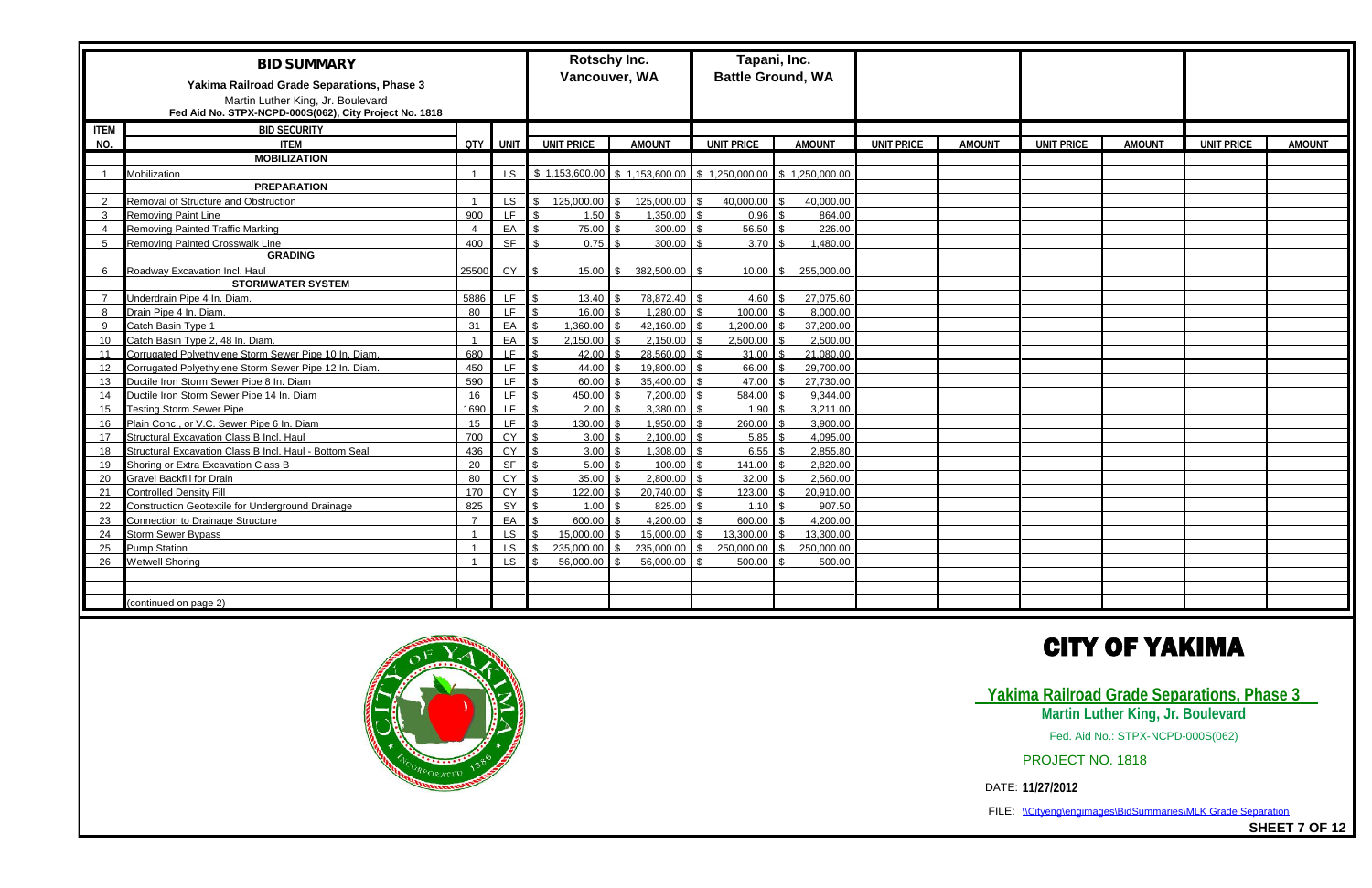|             | <b>BID SUMMARY</b>                                                                                                                        |               |             | <b>Rotschy Inc.</b><br>Vancouver, WA |                  |                                 | Tapani, Inc.<br><b>Battle Ground, WA</b> |                   |               |                   |               |                   |               |
|-------------|-------------------------------------------------------------------------------------------------------------------------------------------|---------------|-------------|--------------------------------------|------------------|---------------------------------|------------------------------------------|-------------------|---------------|-------------------|---------------|-------------------|---------------|
|             | Yakima Railroad Grade Separations, Phase 3<br>Martin Luther King, Jr. Boulevard<br>Fed Aid No. STPX-NCPD-000S(062), City Project No. 1818 |               |             |                                      |                  |                                 |                                          |                   |               |                   |               |                   |               |
| <b>ITEM</b> | <b>BID SECURITY</b>                                                                                                                       |               |             |                                      |                  |                                 |                                          |                   |               |                   |               |                   |               |
| NO.         | <b>ITEM</b>                                                                                                                               | QTY I         | <b>UNIT</b> | <b>UNIT PRICE</b>                    | <b>AMOUNT</b>    | <b>UNIT PRICE</b>               | <b>AMOUNT</b>                            | <b>UNIT PRICE</b> | <b>AMOUNT</b> | <b>UNIT PRICE</b> | <b>AMOUNT</b> | <b>UNIT PRICE</b> | <b>AMOUNT</b> |
|             | <b>WATER LINES</b>                                                                                                                        |               |             |                                      |                  |                                 |                                          |                   |               |                   |               |                   |               |
| 27          | Comb. Air Release/Air Vacuum Valve Assembly 2 In.                                                                                         |               | EA          | 3,250.00                             | 9,750.00         | 3,650.00                        | 10,950.00                                |                   |               |                   |               |                   |               |
| 28          | Service Connection 1 1/2 Diam.                                                                                                            |               | EA          | 1,500.00                             | 1,500.00         | 4,000.00                        | 4,000.00                                 |                   |               |                   |               |                   |               |
| 29          | Ductile Iron Pipe for Water Main 12 In. Diam.                                                                                             | 230           | LF.         | 180.00                               | 41,400.00        | 223.00                          | 51,290.00                                |                   |               |                   |               |                   |               |
| 30          | Pipe Insulation                                                                                                                           | 40            | LF.         | 130.00                               | 5,200.00         | 140.00                          | 5.600.00                                 |                   |               |                   |               |                   |               |
| 31          | Connection to Existing Water Main 2 In. Temp. Blowoff                                                                                     | $\Omega$      | EA          | 1,345.00                             | 2,690.00         | 1,500.00                        | 3,000.00                                 |                   |               |                   |               |                   |               |
| 32          | Steel Casing 22 In. Diam. For Water Main                                                                                                  | 115           | LF.         | 250.00                               | 28,750.00        | 200.00                          | 23.000.00                                |                   |               |                   |               |                   |               |
| 33          | <b>Heat Tracing System</b>                                                                                                                |               | LS          | 3,400.00                             | 3,400.00         | 5,650.00                        | 5,650.00                                 |                   |               |                   |               |                   |               |
| 34          | Galvanic Anode                                                                                                                            | ົ             | EA          | 2,100.00                             | 4,200.00         | 1,800.00                        | 3,600.00                                 |                   |               |                   |               |                   |               |
| 35          | Shoring or Extra Excavation Class B                                                                                                       | 280           | <b>SF</b>   | 1.00                                 | 280.00           | 18.10                           | 5,068.00                                 |                   |               |                   |               |                   |               |
| 36          | <b>Plugging Existing Pipe</b>                                                                                                             | $\mathcal{P}$ | EA          | 150.00                               | 300.00           | 600.00                          | 1,200.00                                 |                   |               |                   |               |                   |               |
|             | Structure (CIP Cantilever Wall/Moment Slab)                                                                                               |               |             |                                      |                  |                                 |                                          |                   |               |                   |               |                   |               |
| 37          | Conc. Class 4000 for Retaining Wall                                                                                                       | 230           | CY          | 262.00                               | 60,260.00        | 510.00                          | 117,300.00                               |                   |               |                   |               |                   |               |
| 38          | St. Reinf. Bar for Retaining Wall                                                                                                         | 23800         | LB          | 1.00                                 | 23,800.00        | 0.93                            | 22,134.00                                |                   |               |                   |               |                   |               |
| 39          | Conc. Class 4000 for Barrier                                                                                                              | 110           | <b>CY</b>   | 900.00                               | 99,000.00        | 1,462.00                        | 160,820.00                               |                   |               |                   |               |                   |               |
| 40          | St. Reinf. Bar for Barrier                                                                                                                | 29700         | <b>LB</b>   | 1.00                                 | 29,700.00        | 1.30                            | 38,610.00                                |                   |               |                   |               |                   |               |
| 41          | Bridge Railing Type BP for Wall Barrier                                                                                                   | 1490          | LF.         | 50.00                                | 74,500.00        | 57.00                           | 84,930.00                                |                   |               |                   |               |                   |               |
| 42          | Conc. Class 4000 for Free-Standing Barrier                                                                                                | 14            | CY          | 1,000.00                             | 14,000.00        | 1,655.00                        | 23,170.00                                |                   |               |                   |               |                   |               |
| 43          | St. Reinf. Bar for Free-Standing Barrier                                                                                                  | 3600          | LB          | 1.00                                 | 3,600.00         | 1.20                            | 4,320.00                                 |                   |               |                   |               |                   |               |
| 44          | Conc. Class 4000 for Impact Attenuator Footing                                                                                            | $\Omega$      | CY          | 600.00                               | 1,200.00         | 780.00                          | 1,560.00                                 |                   |               |                   |               |                   |               |
| 45          | St. Reinf. Bar for Impact Attenuator Footing                                                                                              | 200           | LB.         | 2.00                                 | 400.00           | 1.20                            | 240.00                                   |                   |               |                   |               |                   |               |
| 46          | Single Slope Concrete Barrier                                                                                                             | 630           | LF.         | 108.00                               | 68,040.00        | 136.00                          | 85,680.00                                |                   |               |                   |               |                   |               |
| 47          | Std. Hand Rail Pedestrian Railing                                                                                                         | 650           | LF.         | 97.00                                | 63,050.00        | 119.00                          | 77.350.00                                |                   |               |                   |               |                   |               |
| 48          | Single Slope Concrete Barrier Transition                                                                                                  | $\mathcal{D}$ | EA I        | 8,000.00                             | 16,000.00<br>l ¢ | 11,261.00<br>$\mathbf{\hat{S}}$ | 22,522.00                                |                   |               |                   |               |                   |               |
|             | (EARTHWORK)                                                                                                                               |               |             |                                      |                  |                                 |                                          |                   |               |                   |               |                   |               |
| 49          | Structure Excavation Class A Incl. Haul                                                                                                   | 3200          | <b>CY</b>   | 16.00                                | 51,200.00        | 12.00                           | 38.400.00                                |                   |               |                   |               |                   |               |
| 50          | Shoirng or Extra Excavation Class A                                                                                                       |               | LS.         | 484,783.00                           | 484,783.00 \$    | 181,000.00                      | 181,000.00                               |                   |               |                   |               |                   |               |
| 51          | <b>Gravel Backfill for Wall</b>                                                                                                           | 700           | CY          | 60.00                                | 42,000.00        | 41.00                           | 28,700.00                                |                   |               |                   |               |                   |               |
|             | (WALL CAP)                                                                                                                                |               |             |                                      |                  |                                 |                                          |                   |               |                   |               |                   |               |
| 52          | Conc. Class 4000 for Wall Cap                                                                                                             | 1670          | CY          | 305.00                               | 509,350.00       | 350.00                          | 584,500.00                               |                   |               |                   |               |                   |               |
| 53          | St. Reinf. Bar for Wall Cap                                                                                                               | 284200        | <b>LB</b>   | 1.00                                 | 284,200.00       | 1.15                            | 326,830.00                               |                   |               |                   |               |                   |               |
|             |                                                                                                                                           |               |             |                                      |                  |                                 |                                          |                   |               |                   |               |                   |               |
|             | (continued on page 3)                                                                                                                     |               |             |                                      |                  |                                 |                                          |                   |               |                   |               |                   |               |





FILE: \\Cityeng\engimages\BidSummaries\MLK Grade Separation

**SHEET 8 OF 12**

## **CITY OF YAKIMA**

### **Yakima Railroad Grade Separations, Phase 3 Martin Luther King, Jr. Boulevard**

Fed. Aid No.: STPX-NCPD-000S(062)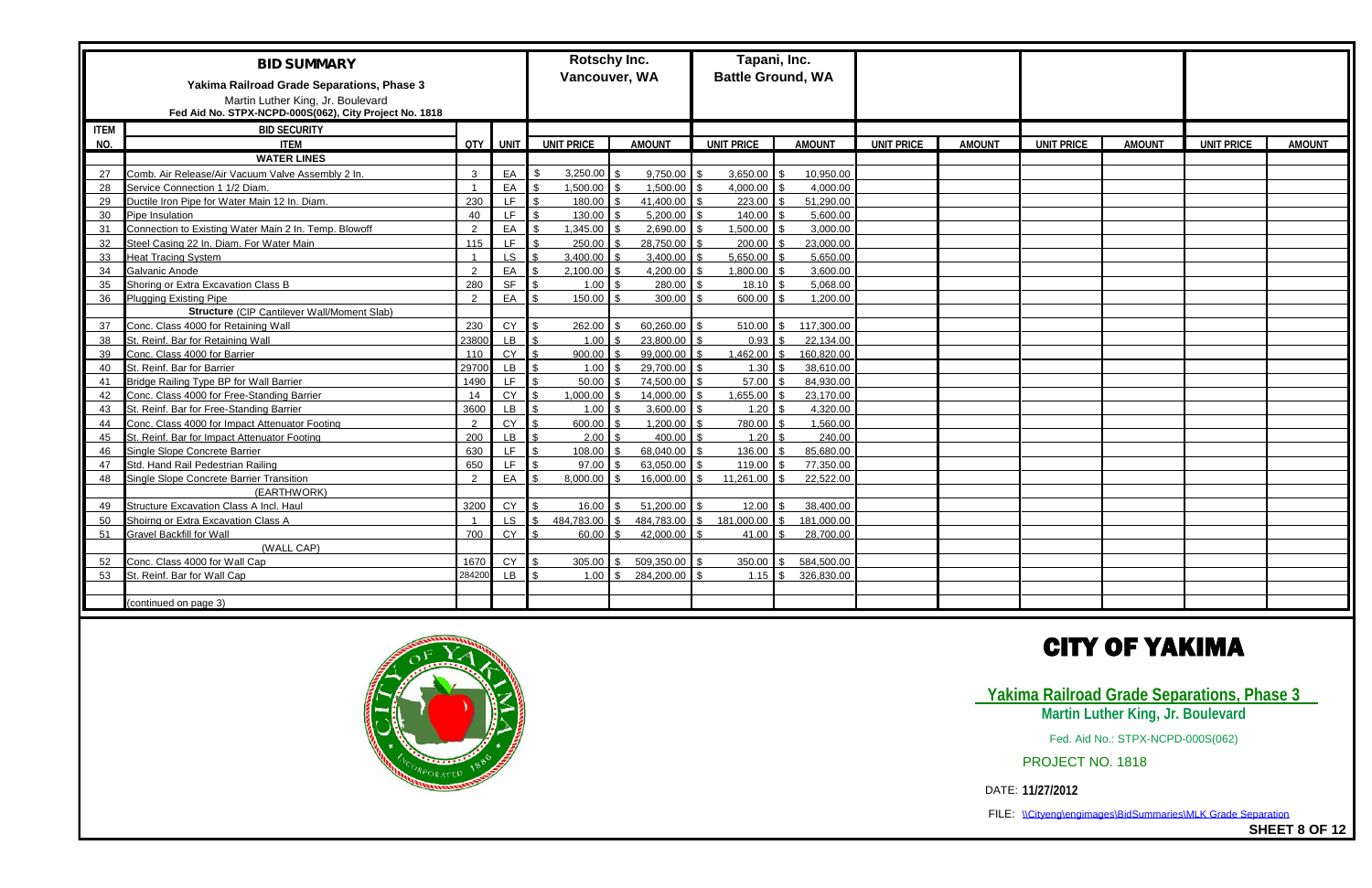|             | <b>BID SUMMARY</b><br>Yakima Railroad Grade Separations, Phase 3<br>Martin Luther King, Jr. Boulevard |        |             | <b>Rotschy Inc.</b><br>Vancouver, WA                                    |                                   | Tapani, Inc.      | <b>Battle Ground, WA</b>   |                   |               |                   |               |                   |               |
|-------------|-------------------------------------------------------------------------------------------------------|--------|-------------|-------------------------------------------------------------------------|-----------------------------------|-------------------|----------------------------|-------------------|---------------|-------------------|---------------|-------------------|---------------|
|             | Fed Aid No. STPX-NCPD-000S(062), City Project No. 1818                                                |        |             |                                                                         |                                   |                   |                            |                   |               |                   |               |                   |               |
| <b>ITEM</b> | <b>BID SECURITY</b>                                                                                   |        |             |                                                                         |                                   |                   |                            |                   |               |                   |               |                   |               |
| NO.         | <b>ITEM</b>                                                                                           | QTY I  | <b>UNIT</b> | <b>UNIT PRICE</b>                                                       | <b>AMOUNT</b>                     | <b>UNIT PRICE</b> | <b>AMOUNT</b>              | <b>UNIT PRICE</b> | <b>AMOUNT</b> | <b>UNIT PRICE</b> | <b>AMOUNT</b> | <b>UNIT PRICE</b> | <b>AMOUNT</b> |
|             | (Soldier Pile Walls)                                                                                  |        |             |                                                                         |                                   |                   |                            |                   |               |                   |               |                   |               |
| 54          | Shaft - 39 In. Diam.                                                                                  | 660    | LF.         | 219.00<br><b>¢</b>                                                      | 144,540.00<br>$\hat{\mathbf{r}}$  | 237.00            | 156,420.00                 |                   |               |                   |               |                   |               |
| 55          | Furnishing Soldier Pile - W24X103                                                                     | 660    | LF.         | 89.00                                                                   | 58,740.00                         | 96.00             | 63,360.00                  |                   |               |                   |               |                   |               |
| 56          | Lagging for Underpass Wall                                                                            | 2630   | <b>SF</b>   | 13.00                                                                   | 34.190.00                         | 17.00             | 44,710.00                  |                   |               |                   |               |                   |               |
| 57          | Concrete Fascia Panel                                                                                 | 2630   | <b>SF</b>   | 41.00                                                                   | 107,830.00<br>¢                   | 21.00             | 55,230.00                  |                   |               |                   |               |                   |               |
| 58          | Removing Shaft Obstruction - Soldier Pile                                                             |        | <b>DOL</b>  | 20,000.00                                                               | 20,000.00                         | 20,000.00         | 20,000.00                  |                   |               |                   |               |                   |               |
|             | (BNSF Shoring Wall)                                                                                   |        |             |                                                                         |                                   |                   |                            |                   |               |                   |               |                   |               |
| 59          | Shaft - 36 In. Diam.                                                                                  | 340    | LF.         | 250.00                                                                  | 85,000.00                         | 266.00            | 90,440.00                  |                   |               |                   |               |                   |               |
| 60          | Furnishing Soldier Pile - W21X93                                                                      | 210    | LF.         | 73.00                                                                   | 15,330.00                         | 80.00             | 16.800.00                  |                   |               |                   |               |                   |               |
| 61          | Furnishing Soldier Pile - W21X55                                                                      | 130    | LF.         | 47.00                                                                   | 6.110.00                          | 52.00             | 6,760.00                   |                   |               |                   |               |                   |               |
| 62          | Lagging for BNSF Shoring                                                                              | 650    | <b>SF</b>   | 42.00                                                                   | 27,300.00                         | 17.00             | 11,050.00                  |                   |               |                   |               |                   |               |
| 63          | Removing Shaft Obstruction - Shoring Wall                                                             |        | <b>DOL</b>  | 10.000.00                                                               | 10,000.00                         | 10,000.00         | 10.000.00                  |                   |               |                   |               |                   |               |
|             | (Shotcrete Facing)                                                                                    |        |             |                                                                         |                                   |                   |                            |                   |               |                   |               |                   |               |
| 64          | Shotcrete Facing                                                                                      | 11200  | <b>SF</b>   | 29.00                                                                   | 324,800.00                        | 20.00             | 224,000.00                 |                   |               |                   |               |                   |               |
| 65          | Prefabricated Drainage Material                                                                       | 1540   | SY          | 11.00                                                                   | 16,940.00                         | 9.00              | 13,860.00                  |                   |               |                   |               |                   |               |
|             | (Secant Pile Wall)                                                                                    |        |             |                                                                         |                                   |                   |                            |                   |               |                   |               |                   |               |
| 66          | Soil Excavation for Shaft Incl. Haul                                                                  | 3140   | CY          | 291.00                                                                  | 913,740.00<br>ፍ                   | 290.00            | 910,600.00                 |                   |               |                   |               |                   |               |
| 67          | Furnishing and Placing Temp. Casing for 4 Ft. Diam. Shaft                                             | 6890   | LF.         | 35.00                                                                   | 241,150.00<br>$\mathbf{r}$        | 37.20             | 256,308.00                 |                   |               |                   |               |                   |               |
| 68          | Lean Concrete for Shaft                                                                               | 1440   | <b>CY</b>   | 166.00                                                                  | 239,040.00                        | 181.00            | 260,640.00                 |                   |               |                   |               |                   |               |
| 69          | Conc. Class 4000P for Shaft                                                                           | 1770   | <b>CY</b>   | 217.00                                                                  | 384.090.00                        | 226.00            | 400.020.00                 |                   |               |                   |               |                   |               |
| 70          | St. Reinf. Bar for Shaft                                                                              | 424000 | LB.         | 1.00                                                                    | 424,000.00<br>$\hat{\mathcal{L}}$ | 1.25              | 530,000.00                 |                   |               |                   |               |                   |               |
| 71          | <b>SL Access Tube</b>                                                                                 | 15150  | LF.         | 14.00                                                                   | 212.100.00                        | 5.75              | 87.112.50                  |                   |               |                   |               |                   |               |
| 72          | <b>CSL Test</b>                                                                                       | 162    | EA          | 819.00                                                                  | 132.678.00                        | 564.00            | 91.368.00                  |                   |               |                   |               |                   |               |
| 73          | <b>Removing Shaft Obstruction</b>                                                                     |        | DOL         | 100,000.00 \$                                                           | 100,000.00 \$                     | 100,000.00        | 100,000.00<br>l \$         |                   |               |                   |               |                   |               |
|             | (Bottom Seal)                                                                                         |        |             |                                                                         |                                   |                   |                            |                   |               |                   |               |                   |               |
| 74          | Tremie Seal Temporary Bracing                                                                         |        | LS.         | 16,000.00                                                               | 16,000.00                         | 25,000.00         | 25,000.00                  |                   |               |                   |               |                   |               |
| 75          | Tremie Seal Excavation Incl. Haul                                                                     | 3403   | CY          | 26.00                                                                   | 88,478.00                         | 15.00             | 51,045.00                  |                   |               |                   |               |                   |               |
| 76          | Lean Concrete for Tremie Seal                                                                         | 3403   | <b>CY</b>   | 117.00                                                                  | 398,151.00                        | 137.00            | 466,211.00                 |                   |               |                   |               |                   |               |
| 77          | <b>Drilled Seal</b>                                                                                   |        | LS          | $\vert$ \$ 1,500,000.00 $\vert$ \$ 1,500,000.00 $\vert$ \$ 1,450,000.00 |                                   |                   | \$1,450,000.00             |                   |               |                   |               |                   |               |
| 78          | Additional Bottom Seal Leak Repair                                                                    |        | DOL         | 30,000.00                                                               | 30.000.00                         | 30.000.00         | 30.000.00                  |                   |               |                   |               |                   |               |
|             | (Struts)                                                                                              |        |             |                                                                         |                                   |                   |                            |                   |               |                   |               |                   |               |
| 79          | Prestressed Conc. Girder for Struct                                                                   | 290    | LF.         | $585.00$ \ \$                                                           | 169,650.00 \$                     | 610.00            | 176,900.00<br>$\mathbf{R}$ |                   |               |                   |               |                   |               |
|             | (continued on page 4)                                                                                 |        |             |                                                                         |                                   |                   |                            |                   |               |                   |               |                   |               |





FILE: \\Cityeng\engimages\BidSummaries\MLK Grade Separation

**SHEET 9 OF 12**

## **CITY OF YAKIMA**

### **Yakima Railroad Grade Separations, Phase 3 Martin Luther King, Jr. Boulevard**

Fed. Aid No.: STPX-NCPD-000S(062)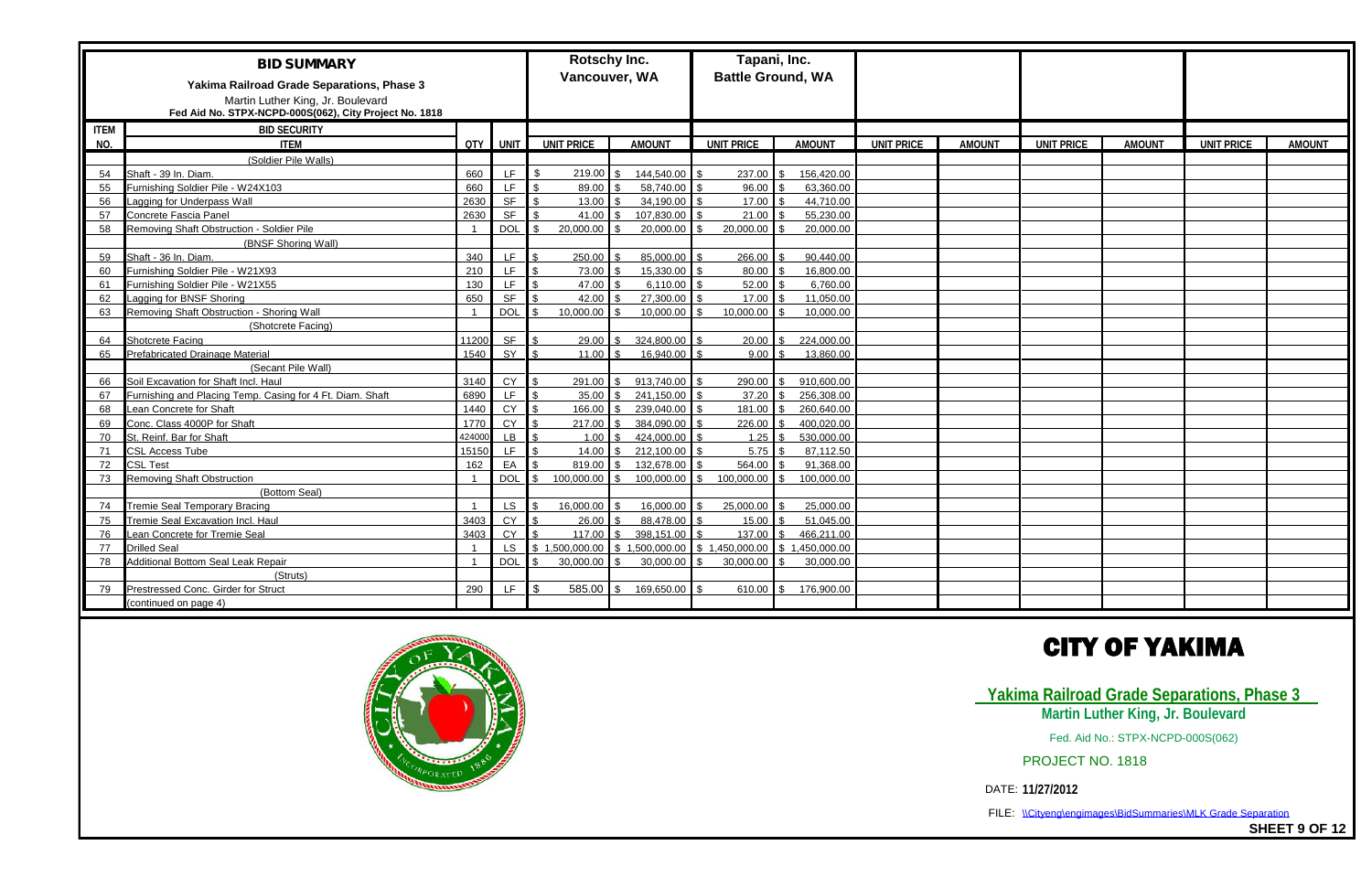|             | <b>BID SUMMARY</b><br>Yakima Railroad Grade Separations, Phase 3<br>Martin Luther King, Jr. Boulevard<br>Fed Aid No. STPX-NCPD-000S(062), City Project No. 1818 |       |                 | <b>Rotschy Inc.</b><br>Vancouver, WA |               |                                              | Tapani, Inc.<br><b>Battle Ground, WA</b> |                                    |                   |               |                   |               |
|-------------|-----------------------------------------------------------------------------------------------------------------------------------------------------------------|-------|-----------------|--------------------------------------|---------------|----------------------------------------------|------------------------------------------|------------------------------------|-------------------|---------------|-------------------|---------------|
| <b>ITEM</b> | <b>BID SECURITY</b>                                                                                                                                             |       |                 |                                      |               |                                              |                                          |                                    |                   |               |                   |               |
| NO.         | <b>ITEM</b>                                                                                                                                                     | QTY I | <b>UNIT</b>     | <b>UNIT PRICE</b>                    | <b>AMOUNT</b> | <b>UNIT PRICE</b>                            | <b>AMOUNT</b>                            | <b>UNIT PRICE</b><br><b>AMOUNT</b> | <b>UNIT PRICE</b> | <b>AMOUNT</b> | <b>UNIT PRICE</b> | <b>AMOUNT</b> |
|             | (Front Street Bridge)                                                                                                                                           |       |                 |                                      |               |                                              |                                          |                                    |                   |               |                   |               |
| 80          | Superstructure - Front Street Bridge                                                                                                                            |       | $LS$ $\sqrt{S}$ | $200,000.00$ \$                      |               | 200,000.00 \$ 265,000.00                     | 265,000.00                               |                                    |                   |               |                   |               |
| 81          | <b>Bridge Approach Slab</b>                                                                                                                                     | 227   | SY              | 200.00                               | 45,400.00     | 225.00                                       | 51,075.00                                |                                    |                   |               |                   |               |
|             | (BNSF Bridge)                                                                                                                                                   |       |                 |                                      |               |                                              |                                          |                                    |                   |               |                   |               |
| 82          | Superstructure - BNSF Bridge                                                                                                                                    |       |                 |                                      |               | LS \$ 275,000.00 \$ 275,000.00 \$ 365,000.00 | 365,000.00                               |                                    |                   |               |                   |               |
|             | <b>SURFACING</b>                                                                                                                                                |       |                 |                                      |               |                                              |                                          |                                    |                   |               |                   |               |
| 83          | Permeable Ballast                                                                                                                                               | 1500  | <b>TON</b>      | 22.00                                | 33,000.00     | 23.00                                        | 34.500.00                                |                                    |                   |               |                   |               |
| 84          | <b>Crushed Surfacing Base Course</b>                                                                                                                            | 3000  | <b>TON</b>      | 24.00                                | 72,000.00     | 34.00                                        | 102,000.00<br>$\mathbf{R}$               |                                    |                   |               |                   |               |
| 85          | <b>Construction Geotextile for Separation</b>                                                                                                                   | 3600  | SY              | 1.00                                 | 3,600.00      | 1.60                                         | 5,760.00                                 |                                    |                   |               |                   |               |
| 86          | <b>Crushed Surfacing Top Course</b>                                                                                                                             | 120   | <b>TON</b>      | 22.00                                | 2,640.00      | 85.00                                        | 10,200.00                                |                                    |                   |               |                   |               |
|             | <b>HOT MIX ASPHALT PAVEMENT</b>                                                                                                                                 |       |                 |                                      |               |                                              |                                          |                                    |                   |               |                   |               |
| 87          | <b>Planing Bituminous Pavement</b>                                                                                                                              | 1400  | SY              | 5.00                                 | 7,000.00      | 2.60                                         | 3,640.00                                 |                                    |                   |               |                   |               |
| 88          | <b>Slurry Seal</b>                                                                                                                                              |       | LS              | 16,000.00                            | 16,000.00     | 5,700.00                                     | 5,700.00                                 |                                    |                   |               |                   |               |
| 89          | HMA Cl. 1/2 In. PG 64-28                                                                                                                                        | 2450  | <b>TON</b>      | 87.00                                | 213,150.00    | 95.00                                        | 232,750.00                               |                                    |                   |               |                   |               |
| 90          | Job Mix Compliance Price Adjustment                                                                                                                             |       | CALC            | (1.00)                               | (1.00)        | (1.00)                                       | (1.00)                                   |                                    |                   |               |                   |               |
| 91          | <b>Compaction Price Adjustment</b>                                                                                                                              |       | CALC            | (1.00)                               | (1.00)        | (1.00)                                       | (1.00)                                   |                                    |                   |               |                   |               |
|             | <b>EROSION CONTROL AND PLANTING</b>                                                                                                                             |       |                 |                                      |               |                                              |                                          |                                    |                   |               |                   |               |
| 92          | <b>ESC Lead</b>                                                                                                                                                 | 300   | <b>DAY</b>      | 25.00                                | 7,500.00      | 6.50                                         | 1,950.00                                 |                                    |                   |               |                   |               |
| 93          | <b>Street Cleaning</b>                                                                                                                                          | 300   | <b>HR</b>       | 95.00                                | 28,500.00     | 147.00                                       | 44,100.00                                |                                    |                   |               |                   |               |
| 94          | <b>Inlet Protection</b>                                                                                                                                         | 20    | EA              | 68.00                                | 1,360.00      | 68.00                                        | 1.360.00                                 |                                    |                   |               |                   |               |
| 95          | <b>Stabilized Construction Entrance</b>                                                                                                                         | 670   | SY              | 3.00                                 | 2,010.00      | 5.00                                         | 3,350.00                                 |                                    |                   |               |                   |               |
| 96          | Erosion/Water Pollution Control                                                                                                                                 |       | DOL             | 100.000.00                           | 100,000.00    | 100.000.00                                   | 100.000.00                               |                                    |                   |               |                   |               |
| 97          | <b>SWPPP</b>                                                                                                                                                    |       | <b>LS</b>       | 5.000.00                             | 5,000.00      | 2.000.00                                     | 2.000.00                                 |                                    |                   |               |                   |               |
| 98          | Dewatering                                                                                                                                                      |       | LS.             | 80,000.00                            | - ፍ           | 80,000.00 \$ 280,000.00                      | 280,000.00<br>$\mathbb{R}$               |                                    |                   |               |                   |               |
|             | <b>TRAFFIC</b>                                                                                                                                                  |       |                 |                                      |               |                                              |                                          |                                    |                   |               |                   |               |
| 99          | Cement Conc. Traffic Curb and Gutter                                                                                                                            | 425   | LF.             | 22.00                                | 9,350.00      | 25.00                                        | 10,625.00                                |                                    |                   |               |                   |               |
| 100         | Permanent Impact Attenuator                                                                                                                                     |       | EA              | 10,000.00                            | 10,000.00     | 17,200.00<br>ደ                               | 17,200.00                                |                                    |                   |               |                   |               |
| 101         | <b>Painted Traffic Arrow</b>                                                                                                                                    |       | EA              | 0.73                                 | 5.84          | 57.00                                        | 456.00                                   |                                    |                   |               |                   |               |
| 102         | Paint Line                                                                                                                                                      | 3100  | LF.             | 0.30                                 | 930.00        | 0.40                                         | 1,240.00                                 |                                    |                   |               |                   |               |
| 103         | Painted Wide Line                                                                                                                                               | 1200  | LF.             | 0.45                                 | 540.00        | 0.75                                         | 900.00                                   |                                    |                   |               |                   |               |
| 104         | Painted Crosswalk Line                                                                                                                                          | 960   | <b>SF</b>       | 3.75                                 | 3,600.00      | 2.00                                         | 1,920.00                                 |                                    |                   |               |                   |               |
| 105         | Painted Stop Line                                                                                                                                               | 80    | LF.             | 5.00                                 | 400.00        | 3.00                                         | 240.00                                   |                                    |                   |               |                   |               |
| 106         | Painted Bicycle Lane Symbol                                                                                                                                     |       | <b>FA</b>       | 72.00                                | 432.00        | 96.00                                        | 576.00                                   |                                    |                   |               |                   |               |





FILE: \\Cityeng\engimages\BidSummaries\MLK Grade Separation

**SHEET 10 OF 12**

## **CITY OF YAKIMA**

### **Yakima Railroad Grade Separations, Phase 3 Martin Luther King, Jr. Boulevard**

Fed. Aid No.: STPX-NCPD-000S(062)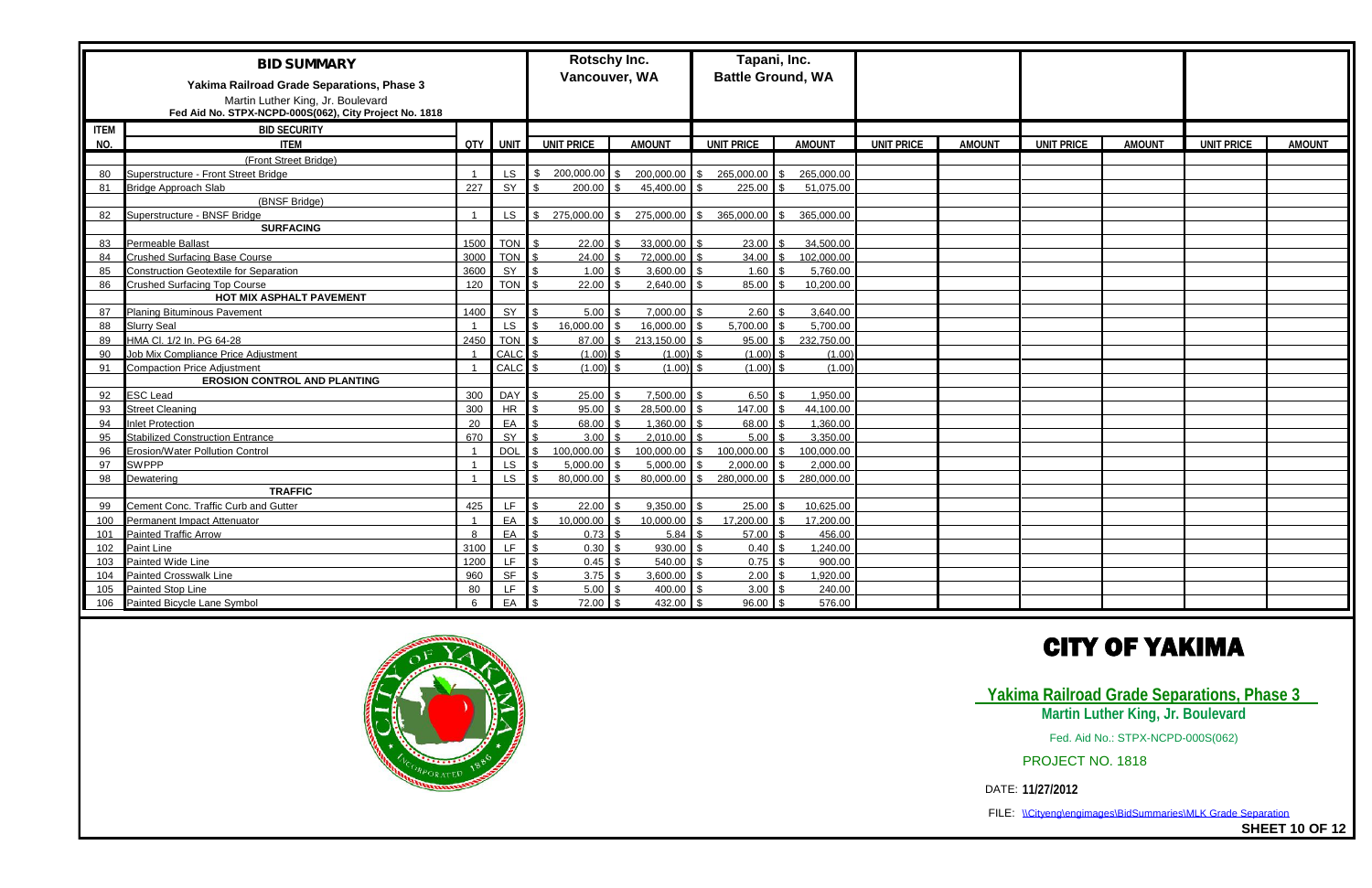|             | <b>BID SUMMARY</b><br>Yakima Railroad Grade Separations, Phase 3<br>Martin Luther King, Jr. Boulevard<br>Fed Aid No. STPX-NCPD-000S(062), City Project No. 1818 |                         |            | Rotschy Inc.<br>Vancouver, WA |               | Tapani, Inc.<br><b>Battle Ground, WA</b> |               |                   |               |                   |               |                   |               |
|-------------|-----------------------------------------------------------------------------------------------------------------------------------------------------------------|-------------------------|------------|-------------------------------|---------------|------------------------------------------|---------------|-------------------|---------------|-------------------|---------------|-------------------|---------------|
| <b>ITEM</b> | <b>BID SECURITY</b>                                                                                                                                             |                         |            |                               |               |                                          |               |                   |               |                   |               |                   |               |
| NO.         | <b>ITEM</b>                                                                                                                                                     | QTY I                   | <b>UNT</b> | <b>UNIT PRICE</b>             | <b>AMOUNT</b> | <b>UNIT PRICE</b>                        | <b>AMOUNT</b> | <b>UNIT PRICE</b> | <b>AMOUNT</b> | <b>UNIT PRICE</b> | <b>AMOUNT</b> | <b>UNIT PRICE</b> | <b>AMOUNT</b> |
| 107         | <b>Permanent Signing</b>                                                                                                                                        |                         | LS.        | 5,000.00                      | 5,000.00      | 6,700.00                                 | 6,700.00      |                   |               |                   |               |                   |               |
| 108         | Misc. Detour Signing Revisions                                                                                                                                  |                         | <b>DOL</b> | 10,000.00                     | 10,000.00     | 10,000.00                                | 10,000.00     |                   |               |                   |               |                   |               |
| 109         | <b>Ilumination System Complete</b>                                                                                                                              |                         | <b>LS</b>  | 45,000.00                     | 45,000.00     | 57,000.00                                | 57,000.00     |                   |               |                   |               |                   |               |
| 110         | Traffic Signal System 1st St. & MLK, Jr. Blvd., Complete                                                                                                        |                         | <b>LS</b>  | 40.000.00                     | 40.000.00     | 62,000.00                                | 62.000.00     |                   |               |                   |               |                   |               |
| 111         | Traffic Signal System 1st Ave. & MLK, Jr. Blvd., Complete                                                                                                       |                         | LS.        | 40,000.00                     | 40,000.00     | 51,000.00                                | 51,000.00     |                   |               |                   |               |                   |               |
| 112         | <b>Project Temporary Traffic Control</b>                                                                                                                        |                         | <b>LS</b>  | 8,000.00                      | 8,000.00      | 25,000.00                                | 25,000.00     |                   |               |                   |               |                   |               |
| 113         | <b>Thrie Beam Guardrail</b>                                                                                                                                     |                         | <b>LS</b>  | 3.000.00                      | 3,000.00      | 4,000.00                                 | 4.000.00      |                   |               |                   |               |                   |               |
| 114         | <b>Detour Signing</b>                                                                                                                                           |                         | <b>LS</b>  | 30,000.00                     | 30,000.00     | 4,000.00                                 | 4,000.00      |                   |               |                   |               |                   |               |
|             | <b>OTHER ITEMS</b>                                                                                                                                              |                         |            |                               |               |                                          |               |                   |               |                   |               |                   |               |
| 115         | <b>Structure Surveying</b>                                                                                                                                      |                         | <b>LS</b>  | 44,000.00                     | 44,000.00     | 10,000.00                                | 10.000.00     |                   |               |                   |               |                   |               |
| 116         | Roadway Surveying                                                                                                                                               |                         | LS         | 10,000.00                     | 10,000.00     | 31,000.00                                | 31,000.00     |                   |               |                   |               |                   |               |
| 117         | icensed Surveying                                                                                                                                               |                         | <b>DOL</b> | 10,000.00                     | 10,000.00     | 10,000.00                                | 10.000.00     |                   |               |                   |               |                   |               |
| 118         | Poured Monument - Front Street Bridge                                                                                                                           |                         | EA         | 700.00                        | 700.00        | 564.00                                   | 564.00        |                   |               |                   |               |                   |               |
| 119         | Cement Conc. Sidewalk                                                                                                                                           | 662                     | SY         | 33.00                         | 21,846.00     | 53.20                                    | 35,218.40     |                   |               |                   |               |                   |               |
| 120         | Cement Conc. Sidewalk Ramp Type 4a                                                                                                                              | $\mathcal{P}$           | EA         | 720.00                        | 1,440.00      | 1,353.00                                 | 2,706.00      |                   |               |                   |               |                   |               |
| 121         | Cement Conc. Sidewalk Ramp Type 2                                                                                                                               | - 1                     | EA         | 720.00                        | 720.00        | 2,056.00                                 | 2,056.00      |                   |               |                   |               |                   |               |
| 122         | Cement Conc. Sidewalk Ramp Type 1                                                                                                                               | ્ર                      | EA         | 720.00                        | 2,160.00      | 1,587.00                                 | 4,761.00      |                   |               |                   |               |                   |               |
| 123         | <b>Commercial Driveway Approach</b>                                                                                                                             |                         | EA         | 1,420.00                      | 1,420.00      | 4,200.00                                 | 4,200.00      |                   |               |                   |               |                   |               |
| 124         | Chain Link Fence Type 1                                                                                                                                         | 60                      | LF.        | 26.00                         | 1,560.00      | 23.00                                    | 1,380.00      |                   |               |                   |               |                   |               |
| 125         | End, Gate, Corner and Pull Post for Chain Link Fence                                                                                                            | ່າ                      | EA         | 160.00                        | 320.00        | 627.00                                   | 1.254.00      |                   |               |                   |               |                   |               |
| 126         | Double 20 Ft. Chain Link Gate                                                                                                                                   | $\overline{\mathbf{1}}$ | EA         | 1,500.00                      | 1,500.00      | 780.00                                   | 780.00        |                   |               |                   |               |                   |               |
| 127         | <b>Fence Termination</b>                                                                                                                                        |                         | DOL        | 1,500.00                      | 1,500.00      | 1.500.00                                 | 1,500.00      |                   |               |                   |               |                   |               |
| 128         | Training                                                                                                                                                        | 1000                    | <b>HR</b>  | 15.00                         | 15,000.00     | 5.00                                     | 5.000.00      |                   |               |                   |               |                   |               |
| 129         | Type C Progress Schedule                                                                                                                                        |                         | <b>LS</b>  | 30,000.00                     | 30,000.00     | 30,000.00                                | 30,000.00     |                   |               |                   |               |                   |               |
| 130         | Schedule Update                                                                                                                                                 | 12                      | EA         | 1,000.00                      | 12,000.00     | 1.100.00                                 | 13.200.00     |                   |               |                   |               |                   |               |
| 131         | Roadside Cleanup                                                                                                                                                |                         | <b>DOL</b> | 40,000.00                     | 40,000.00     | 40,000.00                                | 40.000.00     |                   |               |                   |               |                   |               |
| 132         | <b>Field Office Building</b>                                                                                                                                    |                         | <b>LS</b>  | 5.000.00                      | 5,000.00      | 12,300.00                                | 12.300.00     |                   |               |                   |               |                   |               |
| 133         | Minor Change                                                                                                                                                    |                         | <b>DOL</b> | 100,000.00                    | 100,000.00    | 100.000.00                               | 100.000.00    |                   |               |                   |               |                   |               |
| 134         | <b>SPCC Plan</b>                                                                                                                                                |                         | LS         | 5,000.00                      | 5,000.00      | 1,500.00                                 | 1,500.00      |                   |               |                   |               |                   |               |
| 135         | <b>Utility Potholing</b>                                                                                                                                        |                         | <b>DOL</b> | 15.000.00                     | 15,000.00     | 15.000.00                                | 15.000.00     |                   |               |                   |               |                   |               |
|             |                                                                                                                                                                 |                         |            |                               |               |                                          |               |                   |               |                   |               |                   |               |
|             |                                                                                                                                                                 |                         |            |                               |               |                                          |               |                   |               |                   |               |                   |               |
|             | (continued on page 6)                                                                                                                                           |                         |            |                               |               |                                          |               |                   |               |                   |               |                   |               |





FILE: \\Cityeng\engimages\BidSummaries\MLK Grade Separation

**SHEET 11 OF 12**

## **CITY OF YAKIMA**

### **Yakima Railroad Grade Separations, Phase 3 Martin Luther King, Jr. Boulevard**

Fed. Aid No.: STPX-NCPD-000S(062)